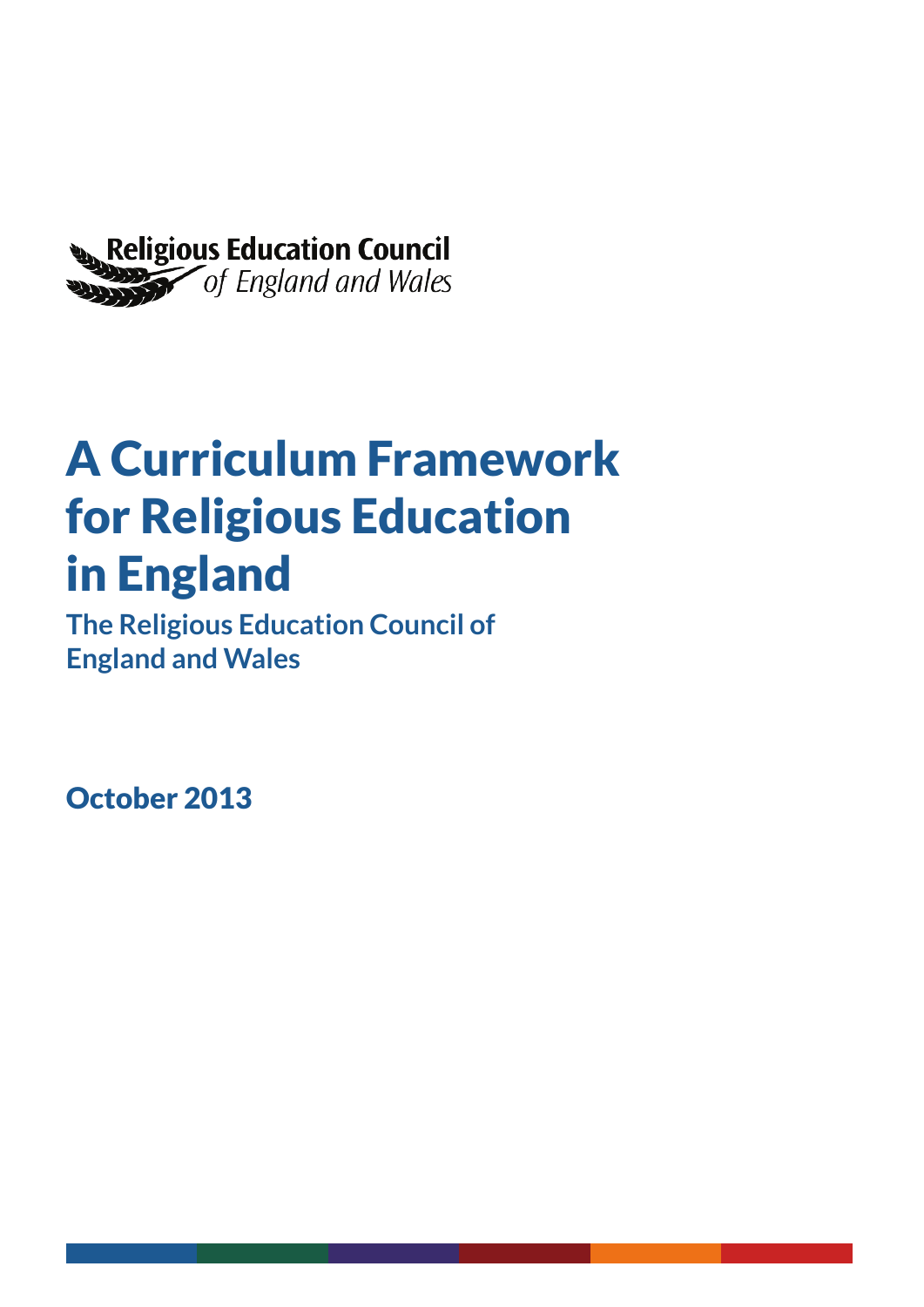## Member bodies of the RE Council October 2013

Accord Coalition Al-Khoei Foundation All Faiths and None Association of Christian Teachers (ACT) Association of RE Inspectors, Advisers and Consultants (AREIAC) Association of University Lecturers in Religion and Education (UK) Barnabas in Schools (BRF) Bloxham Project Board of Deputies of British Jews British Association for the Study of Religions (BASR) British Humanist Association The Buddhist Society Cambridge Muslim College Catholic Association of Teachers, Schools and Colleges Catholic Education Service Christian Education / RE Today Church of England Board of Education Church in Wales Division for Education Church of Jesus Christ of Latter-day Saints Churches Together in England Clear Vision Trust (Buddhist) Council of African and Afro-Caribbean Churches Culham St Gabriel's Deanery of Great Britain and Ireland The Farmington Institute FBFE: The National Council of Faiths and Beliefs in Further Education Federation of RE Centres Free Church Education Committee Hindu Council (UK) Hindu Forum of Britain Hockerill Educational Foundation

Independent Schools Religious Studies Association Institute of Jainology Inter Faith Network for the United Kingdom ISKCON Educational Services Islamic Academy Jewish Teachers' Association Keswick Hall Trust The Methodist Church Muslim Council of Britain National Association of Standing Advisory Councils on RE National Association of Teachers of RE National Council of Hindu Temples (UK) NBRIA National Board of (Catholic) RE Inspectors and Advisers National Society (Church of England) for Promoting Religious Education National Spiritual Assembly of the Bahá'ís of the United Kingdom Network of Buddhist Organisations (UK) Network of Sikh Organisations The Oxford Foundation Pagan Federation REEP: The Religious Education and Environment Programme Religious Education Movement, Wales St Luke's College Foundation Shap Working Party Stapleford Centre Theology and Religious Studies UK (TRS UK) 3FF, Three Faiths Forum Tony Blair Faith Foundation United Sikhs Wales Association of SACREs (WASACRE) World Congress of Faiths Zoroastrian Trust Funds of Europe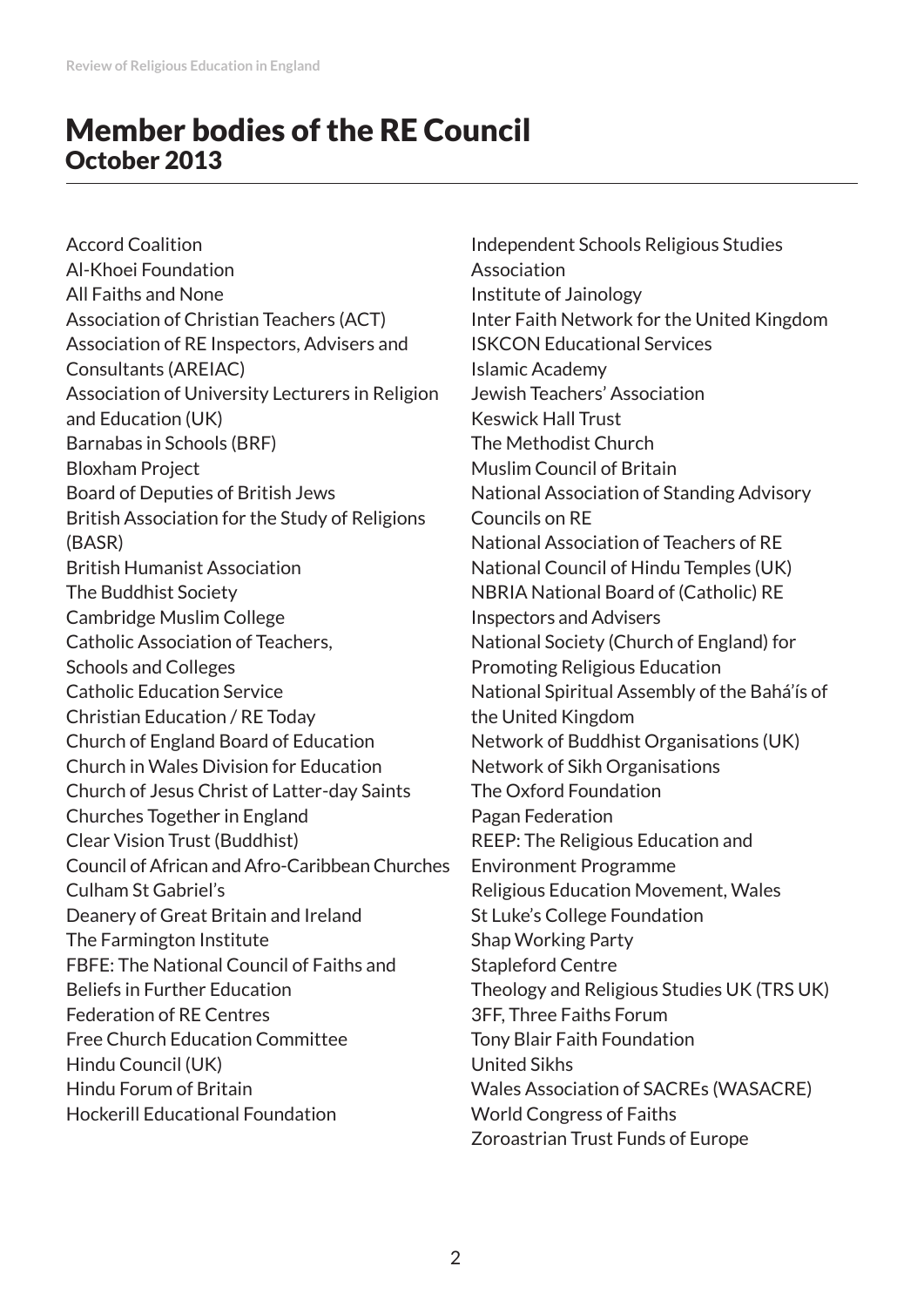# **Contents**

| Member bodies of the RE Council October 2013                | 2  |
|-------------------------------------------------------------|----|
| <b>FOREWORD</b>                                             | 5  |
| <b>INTRODUCTION</b>                                         | 6  |
| <b>RELIGIOUS EDUCATION: A NATIONAL CURRICULUM FRAMEWORK</b> | 9  |
| Appendix: Expectations, progression and achievement in RE   | 26 |
| Donors                                                      | 31 |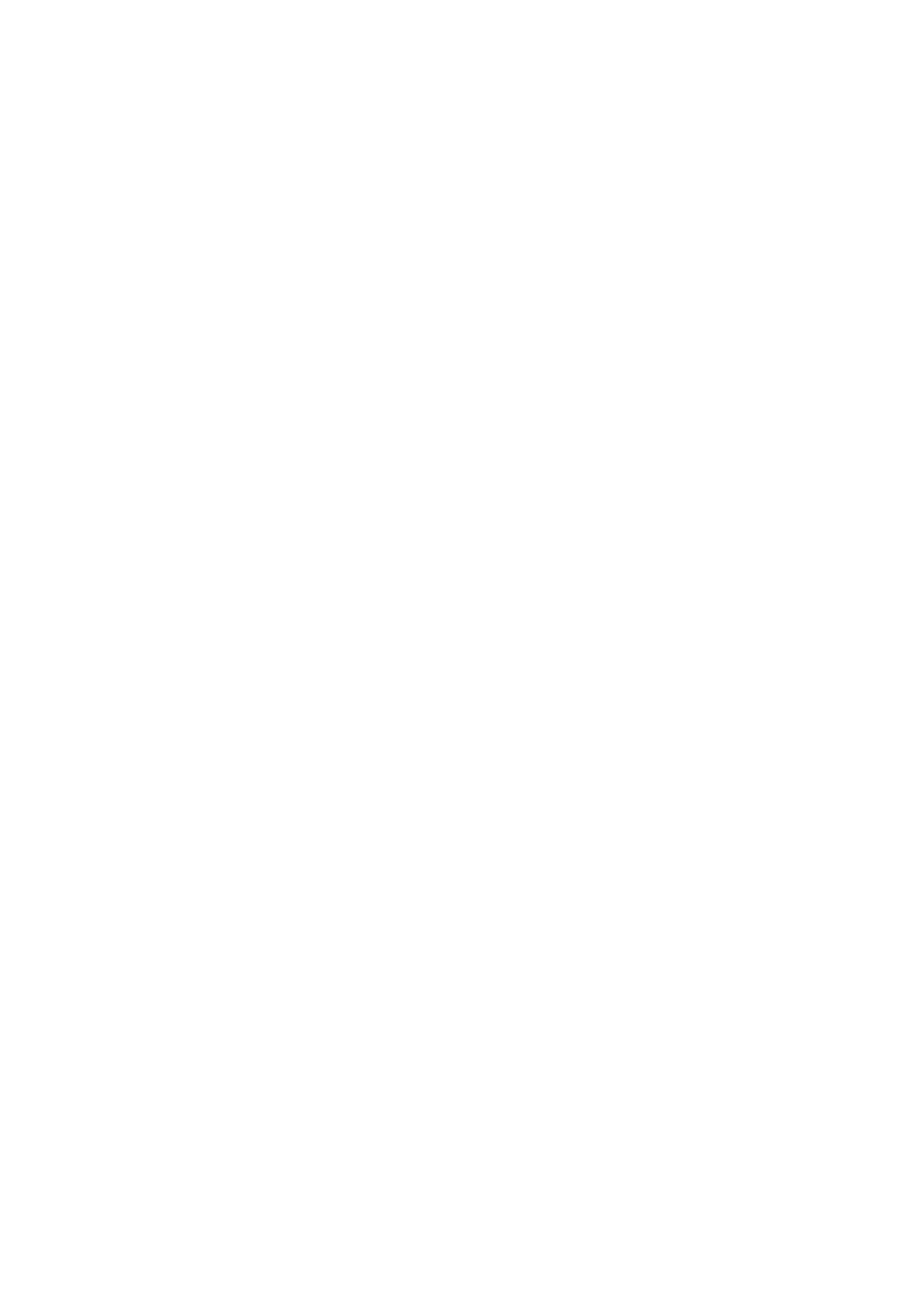# FOREWORD

The place of RE on the basic curriculum has always been clear and local determination of its curriculum has been part of the statutory arrangements for RE over many years. I welcome *Religious education: a national curriculum framework* as a national benchmark document for use by all those responsible for the RE curriculum locally. I also welcome the wider Review of RE in England of which it is part.

The RE Review, an initiative of the Religious Education Council of England and Wales, takes account of wider educational aims, including the aims of the new national curriculum. In particular, it embodies respect for the law and the principles of freedom, responsibility and fairness. It demonstrates a commitment to raising expectations and standards of the RE received by all children and young people.

All children need to acquire core knowledge and understanding of the beliefs and practices of the religions and worldviews which not only shape their history and culture but which guide their own development. The modern world needs young people who are sufficiently confident in their own beliefs and values that they can respect the religious and cultural differences of others, and contribute to a cohesive and compassionate society.

RE's place on the curriculum will be strong if its role and importance are communicated effectively and widely understood. RE in England compares favourably with equivalent curricula in high performing jurisdictions around the world, but this reputation can only be maintained with a rigorous model of RE.

This RE curriculum framework and the RE Review of which it is part provides for such a model. It has the endorsement of a very wide range of professional organisations and bodies representing faiths and other worldviews. I hope the document will be useful to all those seeking to provide RE of the highest quality for young people in our schools.

ich Nove

**Michael Gove**

Secretary of State for Education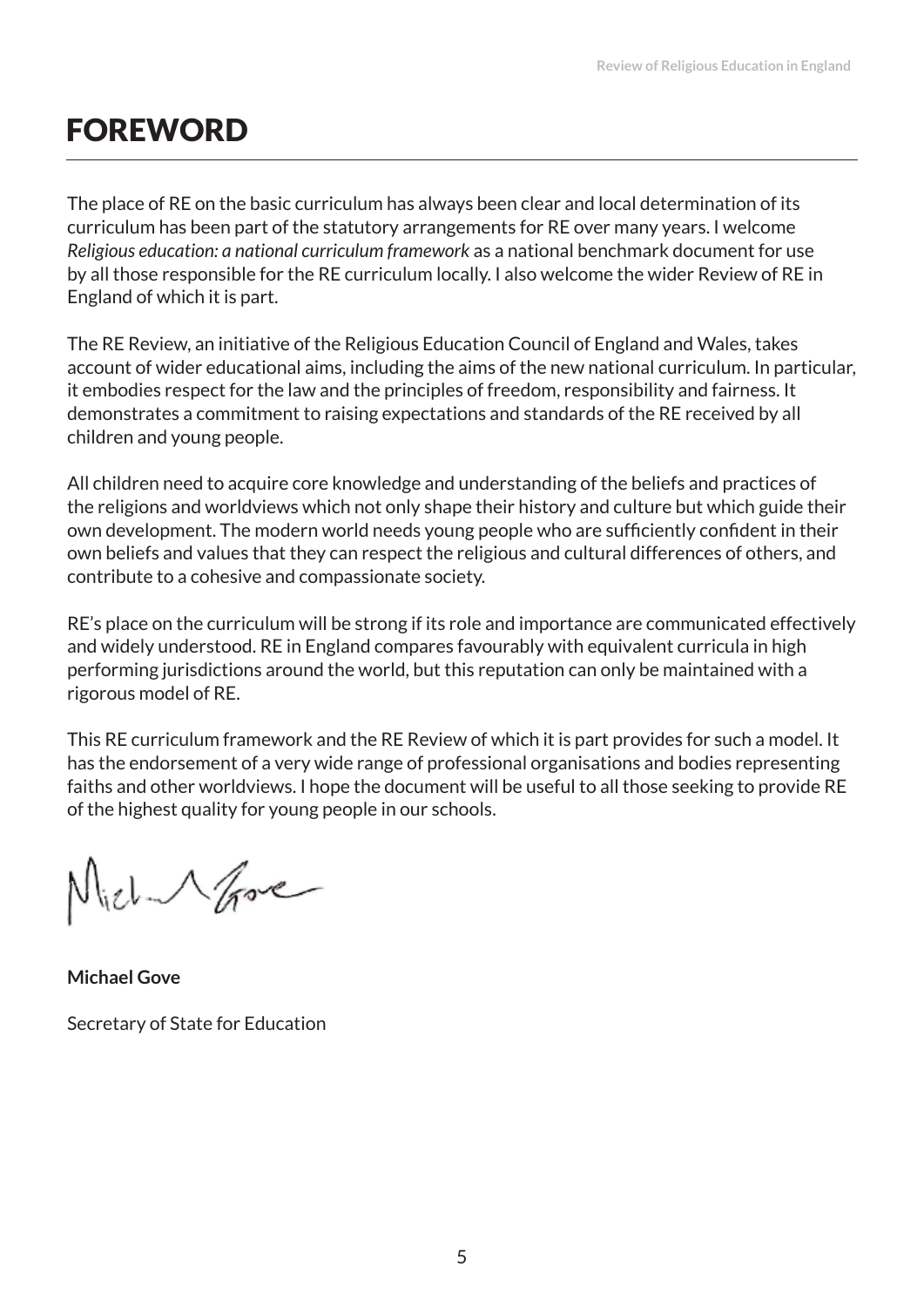# INTRODUCTION

Every child and young person who goes to school is entitled to an experience of religious education (RE) that is both academically challenging and personally inspiring. To that end, the RE Council of England and Wales (REC) undertook a review of the subject in England (referred to as 'the Review'). It has drawn as widely as possible on the expertise of the RE community to develop a benchmark curriculum that promotes high quality learning and teaching in all schools in the coming years, and to map out issues for further development. School structures are becoming increasingly diverse in England. It is important that within this diversity, schools' RE curricula give all young people the opportunity to gain an informed understanding of religious beliefs and worldviews.<sup>1</sup>

The REC began the Review early in 2012, as part of its wider strategic plan<sup>2</sup> for developing the subject. This decision was supported by the then Minister of State for Schools, Nick Gibb MP, who described the REC as 'well placed' to do so in a letter to John Keast, REC Chair, on the 25th January 2012. The REC is uniquely fitted for this task, with its wide membership, the range of views from both faith-based groups and education professionals and its commitment to an inclusive approach to RE.

The main catalyst for the Review was the extensive review of the national curriculum for schools in England, undertaken by the Department for Education (DfE) from January 2011 to July 2013. RE was not part of the DfE review as it is not one of the national curriculum subjects. The REC was clear that a review of RE in England was needed for reasons of equity with other subjects. Large changes to the curriculum have implications for all subjects<sup>3</sup>, including RE. From September 2014, teachers with responsibility for RE in schools in England will be expected to plan lessons, assess pupil progress, and have their performance held to account, as other teachers do. School leaders will expect them to use the same or similar criteria to those deployed in other subjects in the curriculum. For this reason alone, a new RE curriculum document is needed to support those teachers and schools, laid out in the same style as the documents for the national curriculum.

Beyond the need for parity, a wider set of challenges for RE has arisen in the past three years, mainly as the result of large-scale changes in education made by the Coalition government. These include the introduction of the English Baccalaureate, towards whose achievement GCSE Religious Studies cannot be counted, significant reforms of GCSE and A Level qualifications, the extension of the academies programme and introduction of free schools, all of which have implications for the way in which RE and its curriculum are decided and supported. Local authority cuts have also led to the reduction of local support for RE, and the number of new trainee teachers has been slashed. The total number of GCSE Religious Studies entries has started to decline after many years of growth.

<sup>&</sup>lt;sup>1</sup> The REC recognises that in schools with a religious character, there is likely to be an aspiration that RE (and other aspects of school life) will contribute to pupils' faith development.

<sup>2</sup>*http://religiouseducationcouncil.org.uk/about/strategic-plan*

<sup>&</sup>lt;sup>3</sup> The RE curriculum is set locally, not nationally. Broadly speaking, it is set for community and voluntary controlled schools by local agreed syllabus conferences, advised by local SACREs, and by governing bodies in the case of academies, free schools and voluntary aided schools.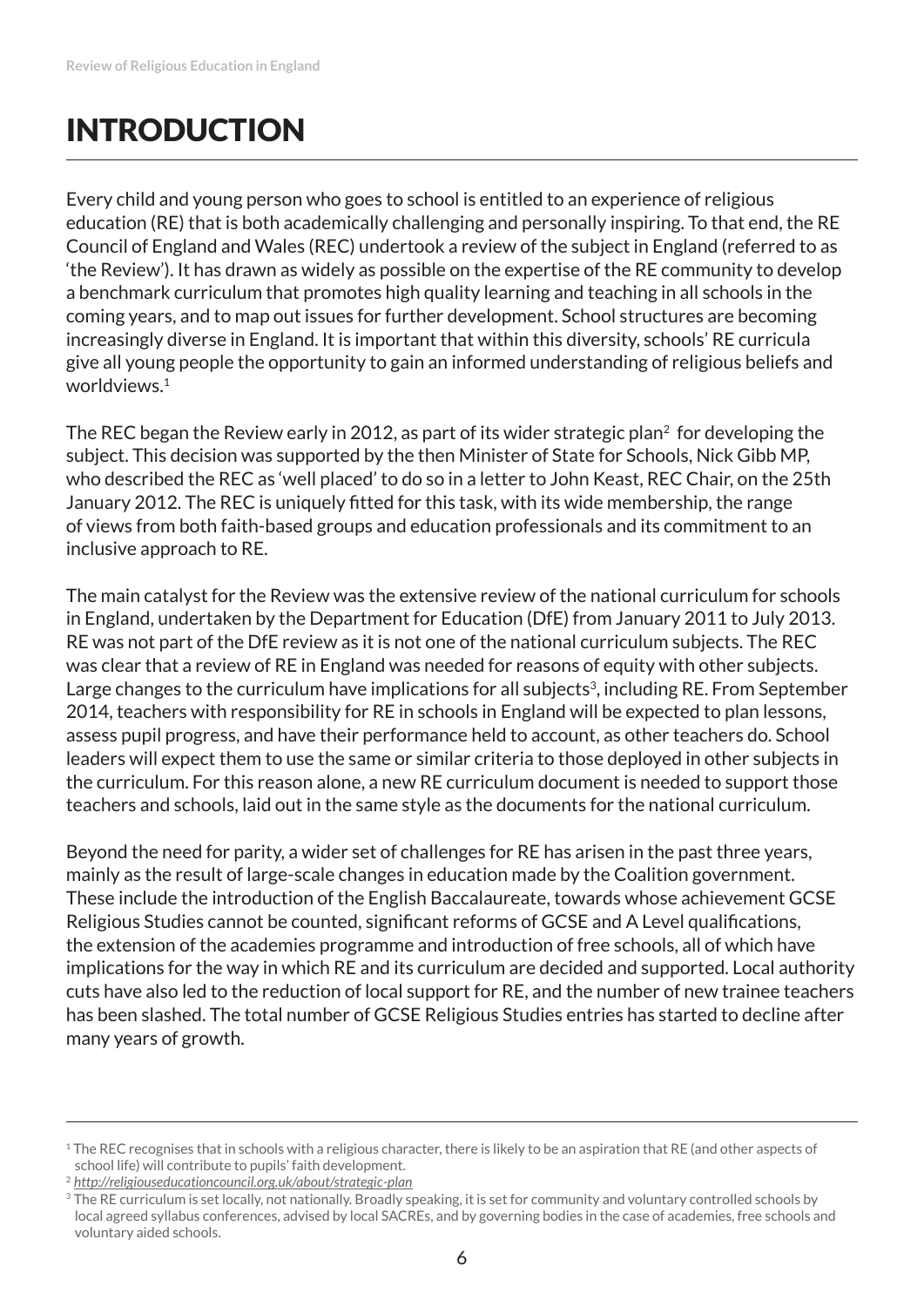The RE community has felt a sense of crisis despite government assurance. This assurance has been challenged by many stakeholders in RE and the threats to RE confirmed in a report of the RE All Party Parliamentary Group (APPG), RE: The Truth Unmasked in 2013. The adverse consequences of government policy on RE's place in schools were recognised subsequently by the Secretary of State for Education on 3rd July 2013. Addressing an event at Lambeth Palace, Michael Gove conceded that RE had been an 'unintended casualty' of recent curriculum reforms, and acknowledged that in thinking that RE's 'special status' was protected 'he had not done enough'. Furthermore, successive triennial Ofsted reports for RE have argued, and the APPG inquiry has confirmed, that there are significant and well-founded concerns about the uneven quality of learning and teaching in RE across the country. In this context, a review presented the RE community with an opportunity not only to reflect again on the nature and purpose of the subject and its distinctive contribution to the curriculum, and to find better ways of articulating these to a general audience, but also to seek ways of raising standards. At its best, RE is an inspirational subject for pupils, as the REC's Young Ambassadors project has revealed.<sup>4</sup>

No public money has been allocated to support this Review, even though RE is a subject required on the curriculum of all state funded schools in England. Instead, the Review has been made possible by generous donations from REC members, charitable trusts and other interested organisations. A full list of those donors is given at the end of this document.

The REC was determined to carry out the review in a collaborative and consultative manner. It began with a scoping report in early 2012, followed by a report from an expert panel, mirroring the DfE's National Curriculum Review, in December 2012. In 2013, task groups took forward the panel's recommendations, and consultations were held at some points with the whole REC membership and at others with a Steering Group that represented the diversity of the REC. The final text of the Review was agreed by the REC Board on 2 October 2013 and launched at Westminster on 23 October 2013.

4 *http://religiouseducationcouncil.org.uk/young-ambassadors*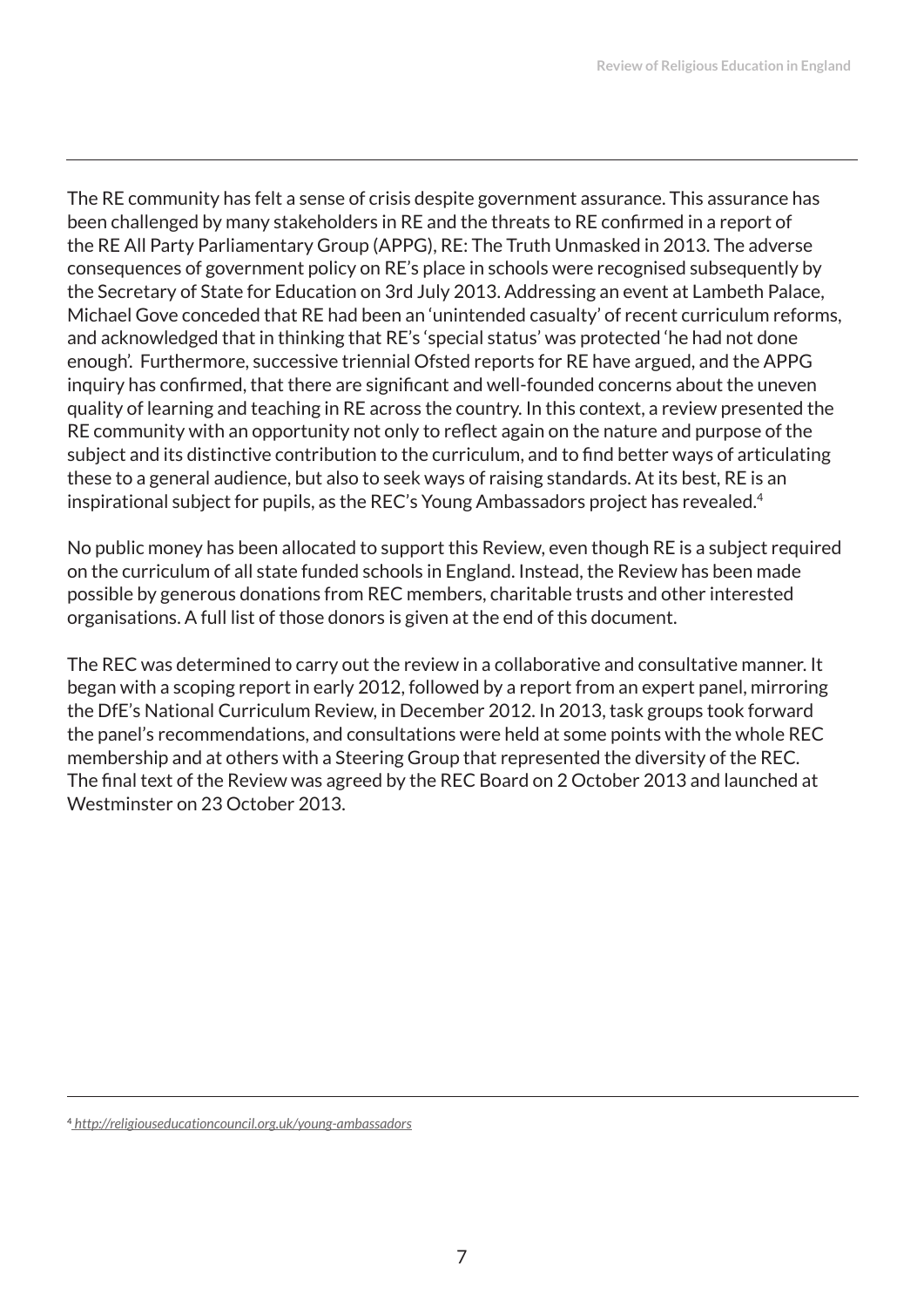The Review as a whole resulted in:

1. This document - a non-statutory national curriculum framework for RE (NCFRE) to complement the new national curriculum programmes of study (2013) resulting from the DfE's review of the school curriculum, in which RE was not included

2. Available in the full version of the report – see below - an analysis of the wider context in which RE finds itself, including the opportunities and challenges that face the implementation of the new curriculum framework.

The NCFRE sets out:

- the purpose and aims of RE
- the contribution of RE to the school curriculum
- the breadth of study for RE
- the place of RE in the early years
- the knowledge, understanding and skills of RE for key stages 1 3
- RE in key stage 4 and 16-19
- an appendix on assessment.

Both 1 and 2 above are available together, and 1 is available as a stand-alone document, both in hard copy and on the REC website www.religiouseducationcouncil.org.uk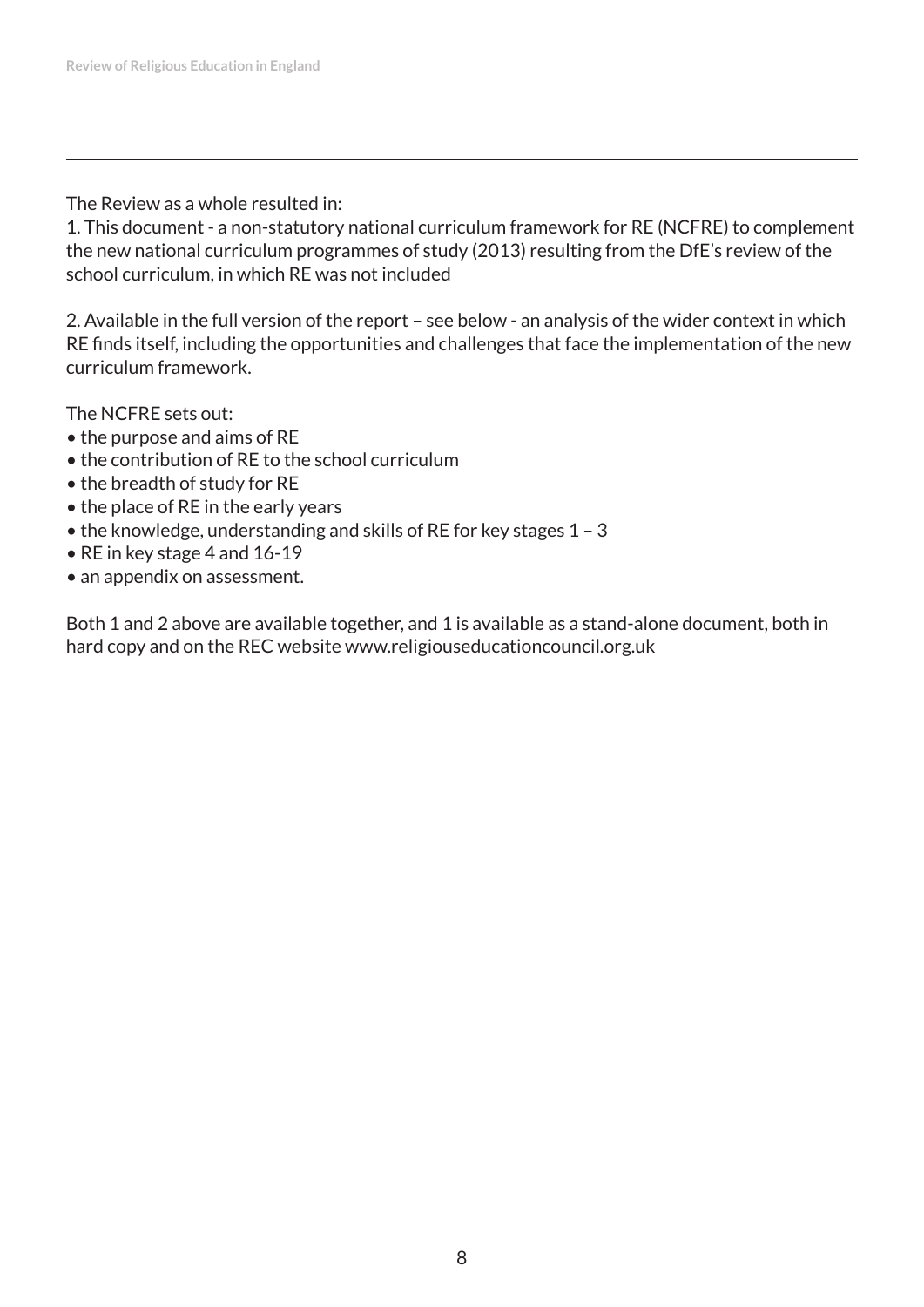# RELIGIOUS EDUCATION: A NATIONAL CURRICULUM FRAMEWORK

## Introduction

The national curriculum states the legal requirement that:

*Every state-funded school must offer a curriculum which is balanced and broadly based, and which:*

- **•** *promotes the spiritual, moral, cultural, mental and physical development of pupils, and*
- **•** *prepares pupils at the school for the opportunities, responsibilities and experiences of later life*

*and*

*All state schools... must teach religious education... All schools must publish their curriculum by subject and academic year online.* 

('The national curriculum in England: Framework document', September 2013, p.4).

This national curriculum framework for RE (NCFRE) in England has been developed by the RE Council of England and Wales, through a review of RE parallel to the Department for Education's National Curriculum Review, published in September 2013. The key audience is the range of bodies which have responsibility for making RE syllabuses in England. This includes local authority SACREs (which have responsibility for the RE curriculum through an agreed syllabus for local authority schools), academies, free schools, faith and belief communities which run schools and governing bodies in some individual schools. The REC also commends this framework as a contribution to teachers' thinking, and to public understanding of RE's role and place in schools today.

The NCFRE does not claim to be an exhaustive or final description of the place, value and scope of RE in 2013, and it is not an official document. However, the breadth of the RE Council's membership (over 60 national bodies listed inside the front cover), representing professional religious educators and national organisations of religion and belief, gives this document wide currency. The extensive consultation about draft versions of this framework means the document provides a widely supported platform for RE which can encourage a coherent range of RE syllabuses.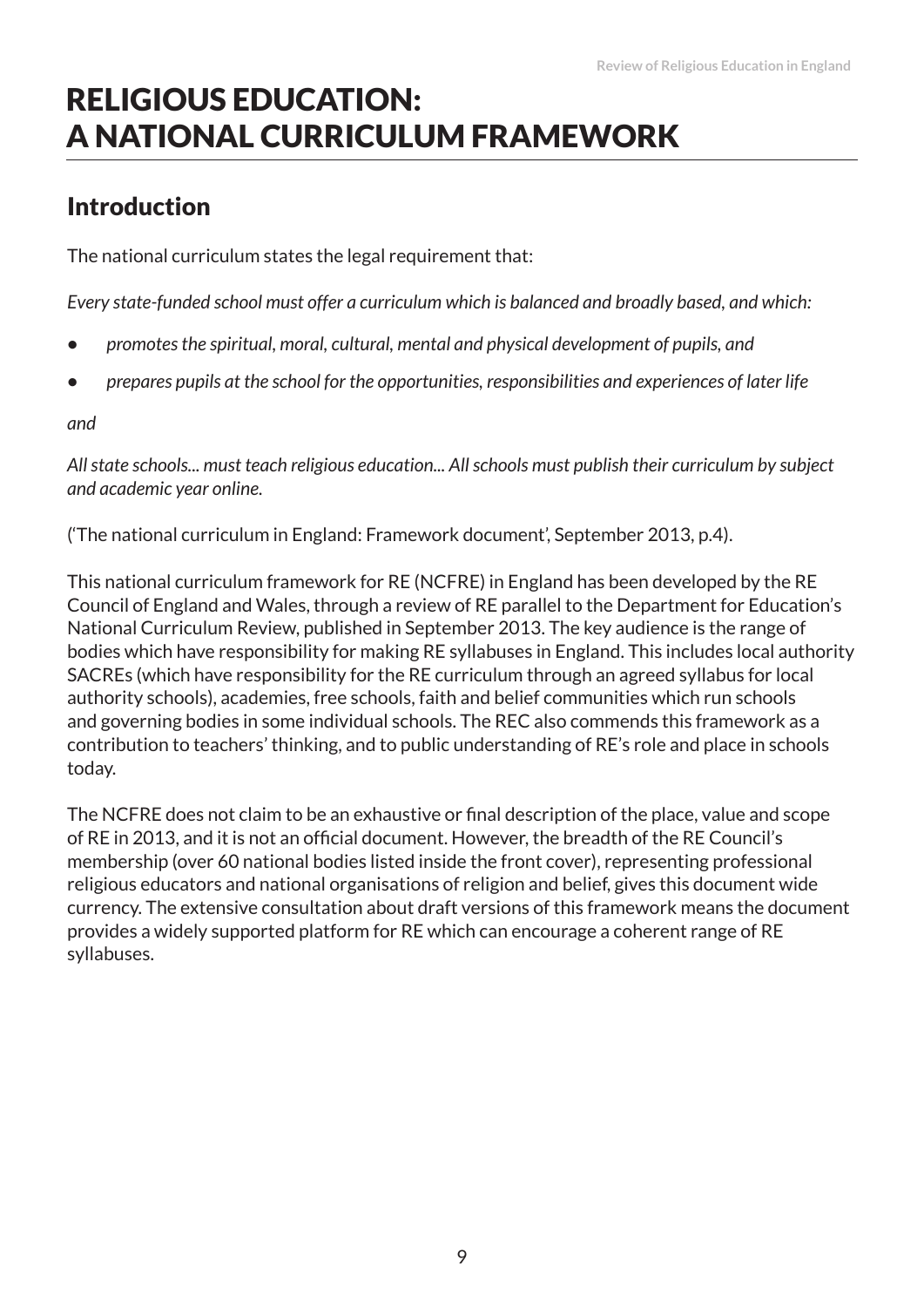The NCFRE follows the structure of the DfE's National Curriculum Review, so that RE has documentation that parallels the subjects of the national curriculum. RE is described in terms of purpose, aims and programmes of study for each age group. It also gives clear guidance on RE in the early years and RE for students aged 14-19. As RE is a core subject of the curriculum the Review has largely followed the ways in which English, Mathematics and Science are described in the national curriculum, including examples and notes for key stages 1-3.

In describing progression in RE, the NCFRE illustrates how pupils will develop increasing understanding of wide areas of RE subject knowledge, and also how pupils can develop religious literacy, including the skills of:

- **•** investigating religions and worldviews through varied experiences, approaches and disciplines;
- **•** reflecting on and expressing their own ideas and the ideas of others with increasing creativity and clarity;
- **•** becoming increasingly able to respond to religions and worldviews in an informed, rational and insightful way.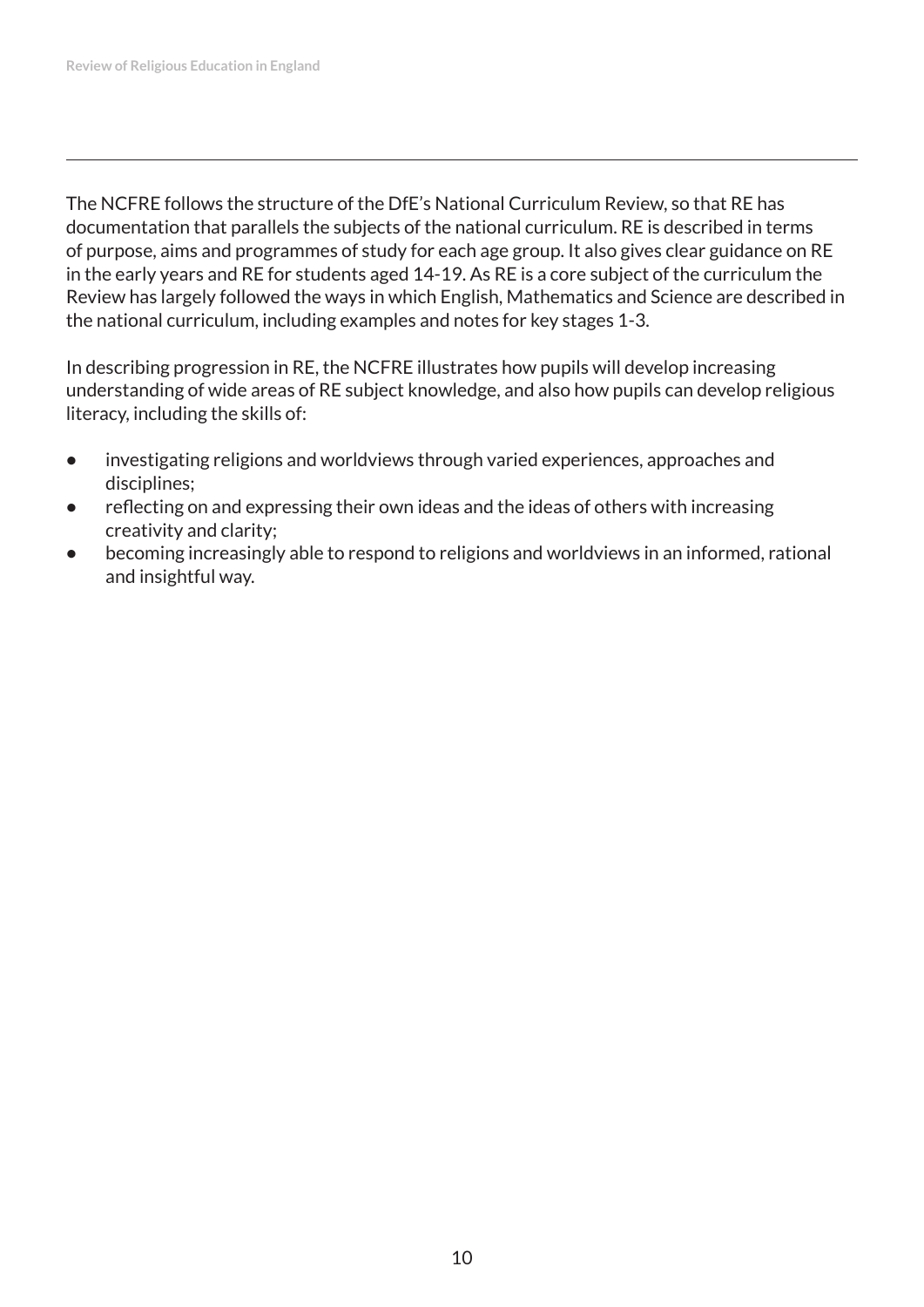# Religious education

### Purpose of study

Religious education contributes dynamically to children and young people's education in schools by provoking challenging questions about meaning and purpose in life, beliefs about God, ultimate reality, issues of right and wrong and what it means to be human. In RE they learn about and from religions and worldviews<sup>7</sup> in local, national and global contexts, to discover, explore and consider different answers to these questions. They learn to weigh up the value of wisdom from different sources, to develop and express their insights in response, and to agree or disagree respectfully. Teaching therefore should equip pupils with systematic knowledge and understanding of a range of religions and worldviews, enabling them to develop their ideas, values and identities. It should develop in pupils an aptitude for dialogue so that they can participate positively in our society with its diverse religions and worldviews. Pupils should gain and deploy the skills needed to understand, interpret and evaluate texts, sources of wisdom and authority and other evidence. They learn to articulate clearly and coherently their personal beliefs, ideas, values and experiences while respecting the right of others to differ.

## Aims

The curriculum for RE aims to ensure that all pupils:

#### **A. Know about and understand a range of religions and worldviews, so that they can:**

- **•** describe, explain and analyse beliefs and practices, recognising the diversity which exists within and between communities and amongst individuals;
- **•** identify, investigate and respond to questions posed, and responses offered by some of the sources of wisdom<sup>8</sup> found in religions and worldviews;
- **•** appreciate and appraise the nature, significance and impact of different ways of life and ways of expressing meaning.
- **B. Express ideas and insights about the nature, significance and impact of religions and worldviews, so that they can:**
- **•** explain reasonably their ideas about how beliefs, practices and forms of expression influence individuals and communities;
- **•** express with increasing discernment their personal reflections and critical responses to questions and teachings about identity, diversity, meaning and value, including ethical issues;
- appreciate and appraise varied dimensions of religion or a worldview<sup>9</sup>.

<sup>7</sup>The phrase 'religions and worldviews' is used in this document to refer to Christianity, other principal religions represented in Britain, smaller religious communities and non-religious worldviews such as Humanism. The phrase is meant to be inclusive, and its precise meaning depends on the context in which it occurs, eg in terms of belief, practice or identity.

<sup>&</sup>lt;sup>8</sup> The sources of wisdom found in religions and worldviews will include the key texts, the teachings of key leaders, and key thinkers from different traditions and communities. Examples include the Bible, the Torah and the Bhagavad Gita; the Buddha, Jesus Christ, the Prophet Muhammad, Guru Nanak and humanist philosophers. Other sources of wisdom might come from texts, thinkers, leaders and scientists in the contemporary world as well as from experience and informed personal reflection and conscience. <sup>9</sup>The RE programme of study usually refers to 'religions and worldviews' to describe the field of enquiry. Here, however, the aim is to consider religion and belief itself as a phenomenon which has both positive and negative features, and is open to many interpretations: in this aspect of the aims, pupils are to engage with the concept of religion and non-religious belief, not merely with individual examples, and similar critiques should apply to both.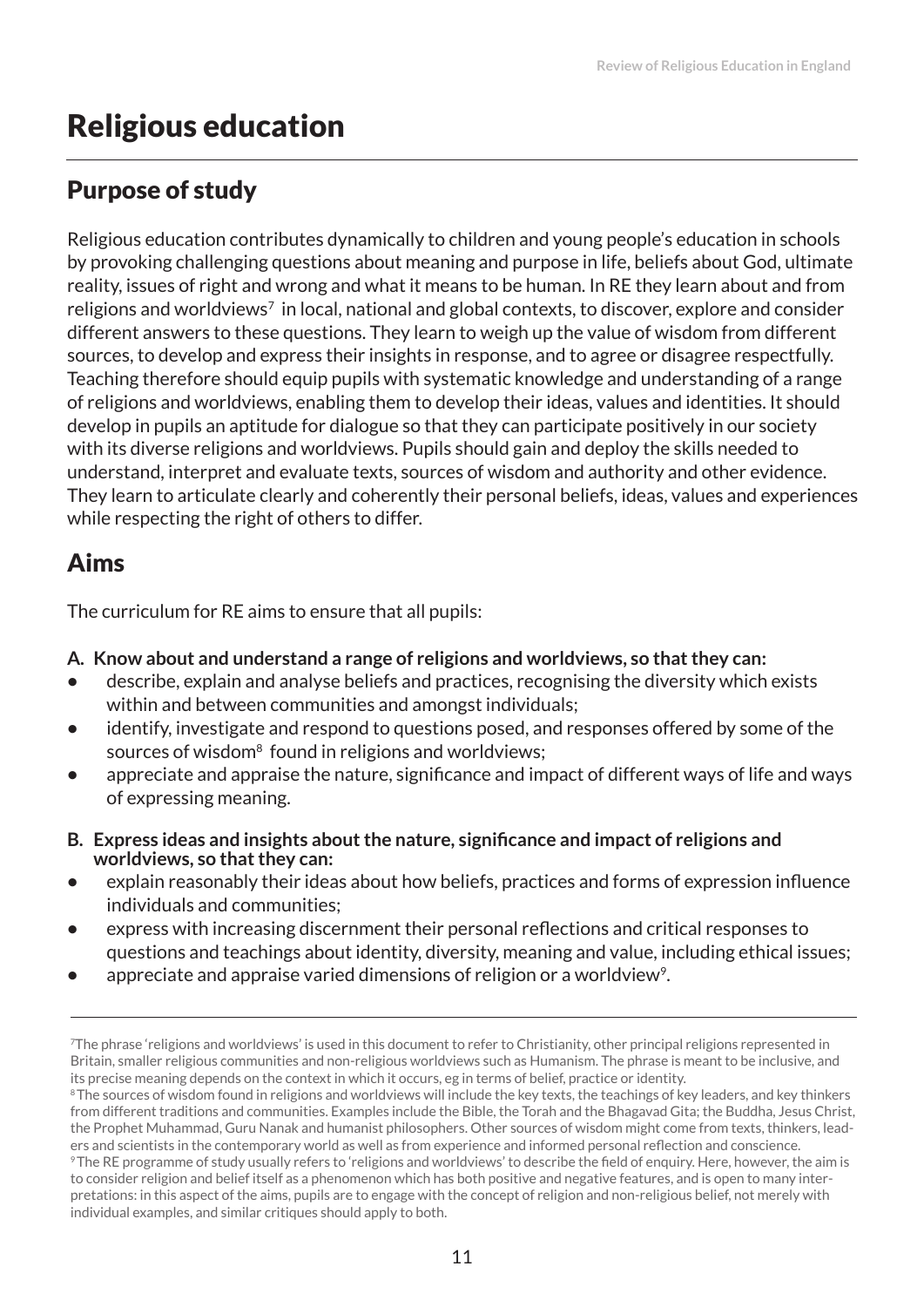- **C. Gain and deploy the skills needed to engage seriously with religions and worldviews, so that they can:**
- **•** find out about and investigate key concepts and questions of belonging, meaning, purpose and truth, responding creatively;
- **•** enquire into what enables different individuals and communities to live together respectfully for the wellbeing of all;
- **•** articulate beliefs, values and commitments clearly in order to explain why they may be important in their own and other people's lives.

## RE in the school curriculum

RE is a statutory subject of the school curriculum of maintained schools. Academies and free schools are contractually required through the terms of their funding to make provision for the teaching of RE to all pupils on the school roll. Alongside the subject's contribution to pupils' mental, cognitive and linguistic development, RE offers distinctive opportunities to promote pupils' spiritual, moral, social and cultural development. RE lessons should offer a structured and safe space during curriculum time for reflection, discussion, dialogue and debate. Lessons should also allow for timely and sensitive responses to be made to unforeseen events of a religious, moral or philosophical nature, whether local, national or global.

## The breadth of RE

The law requires that local authority RE agreed syllabuses and RE syllabuses used in academies that are not designated with a religious character 'must reflect the fact that the religious traditions in Great Britain are in the main Christian, while taking account of the teaching and practices of the other principal religions represented in Great Britain'. This means that from the ages of 5 to 19 pupils in schools<sup>10</sup> learn about diverse religions and worldviews including Christianity and the other principal religions. Some schools with a religious character will prioritise learning about and from one religion, but all types of school need to recognise the diversity of the UK and the importance of learning about its religions and worldviews, including those with a significant local presence.

### Attainment target\*

By the end of each key stage, students are expected to know, apply and understand the matters, skills and processes specified in the relevant programme of study.

*\* Note: the wording of the attainment target for RE follows the same form of words found in the programmes of study of the national curriculum subjects*

 $10$ -Except those withdrawn by their parents (or by themselves if aged over 18).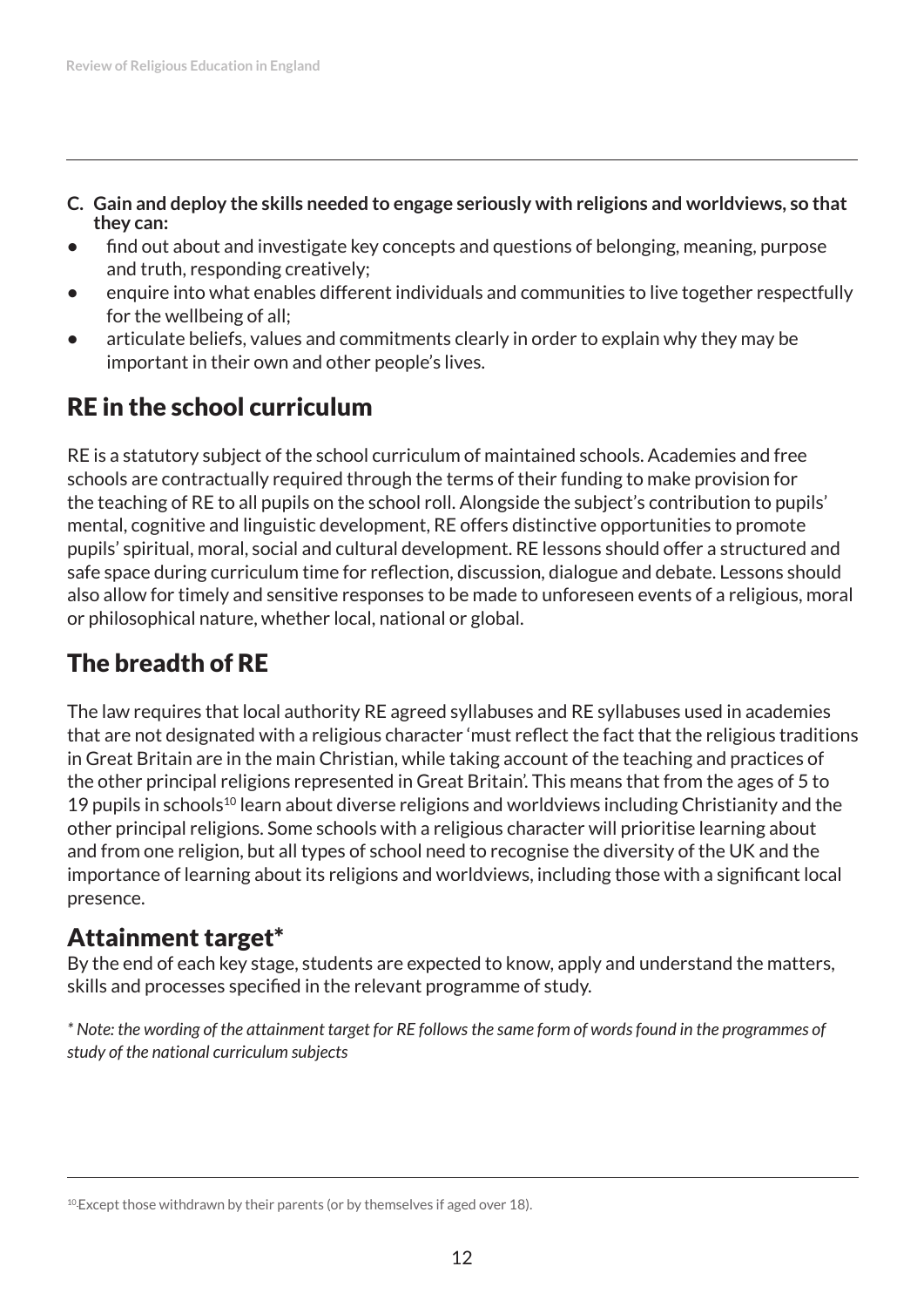# Subject content

#### **RE in the Early Years Foundation Stage**

Pupils should encounter religions and worldviews through special people, books, times, places and objects and by visiting places of worship. They should listen to and talk about stories. Pupils can be introduced to subject specific words and use all their senses to explore beliefs, practices and forms of expression. They ask questions and reflect on their own feelings and experiences. They use their imagination and curiosity to develop their appreciation of and wonder at the world in which they live. Religious education is a legal requirement for all pupils on the school roll, including all those in the reception year.

In line with the DfE's 2013 EYFS Profile RE should, through planned, purposeful play and through a mix of adult-led and child-initiated activity, provide these opportunities for pupils.

#### **Communication and language:**

- **•** children listen with enjoyment to stories, songs and poems from different sources and traditions and respond with relevant comments, questions or actions;
- **•** use talk to organise, sequence and clarify thinking, ideas, feelings and events;
- **•** answer 'who', 'how' and 'why' questions about their experiences in response to stories, experiences or events from different sources;
- talk about how they and others show feelings;
- **•** develop their own narratives in relation to stories they hear from different traditions.

#### **Personal, social and emotional development:**

- **•** children understand that they can expect others to treat their needs, views, cultures and beliefs with respect;
- **•** work as part of a group, taking turns and sharing fairly, understanding that groups of people, including adults and children, need agreed values and codes of behaviour to work together harmoniously;
- **•** talk about their own and others' behaviour and its consequences, and know that some behaviour is unacceptable;
- **•** think and talk about issues of right and wrong and why these questions matter;
- **•** respond to significant experiences showing a range of feelings when appropriate;
- **•** have a developing awareness of their own needs, views and feelings and are sensitive to those of others;
- **•** have a developing respect for their own cultures and beliefs, and those of other people;
- **•** show sensitivity to others' needs and feelings, and form positive relationships.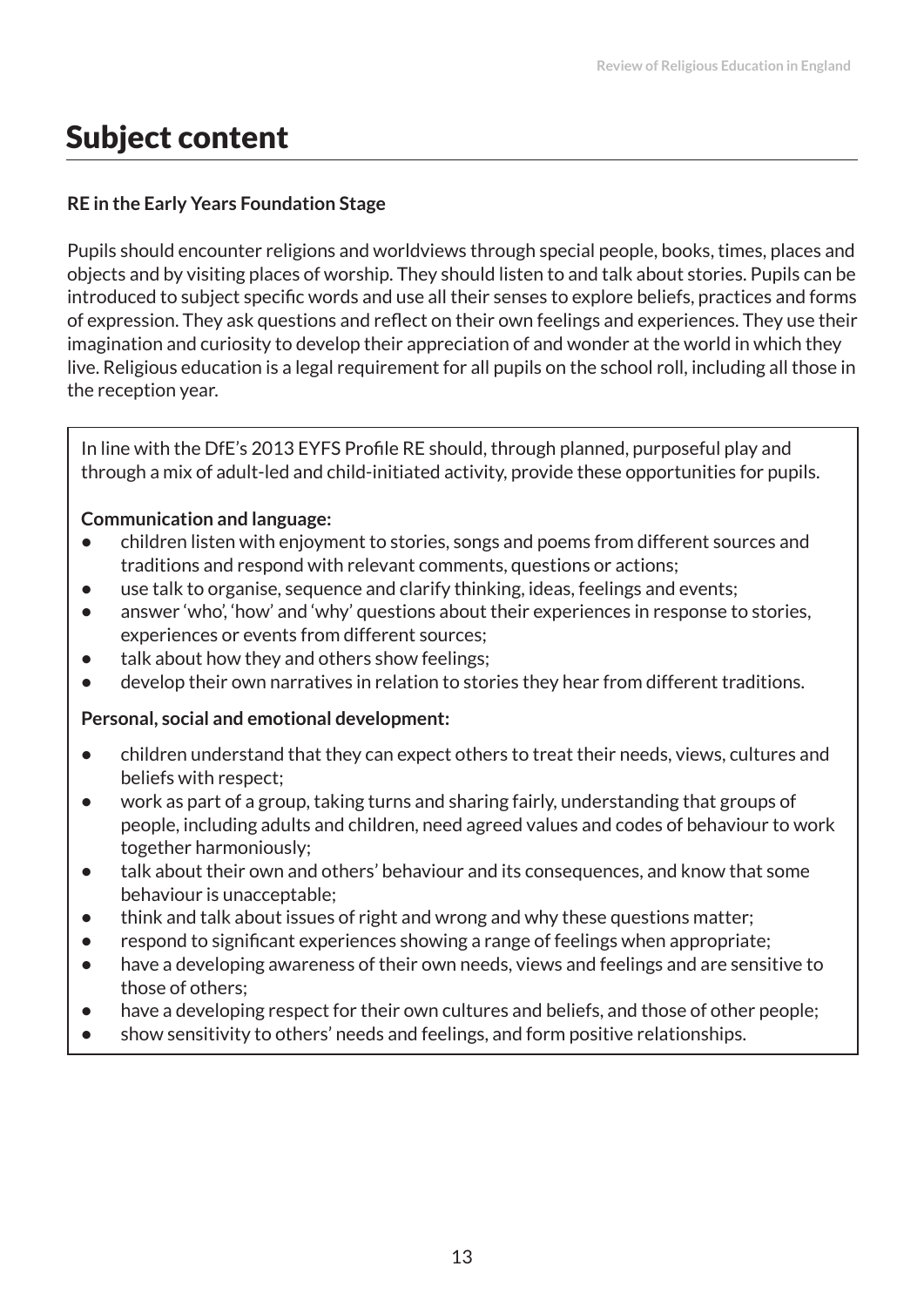#### **Understanding the world**

- **•** children talk about similarities and differences between themselves and others, among families, communities and traditions;
- **•** begin to know about their own cultures and beliefs and those of other people;
- **•** explore, observe and find out about places and objects that matter in different cultures and beliefs.

#### **Expressive arts and design**

- **•** children use their imagination in art, music, dance, imaginative play, and role-play and stories to represent their own ideas, thoughts and feelings;
- **•** respond in a variety of ways to what they see, hear, smell, touch and taste.

#### **Literacy**

**•** children are given access to a wide range of books, poems and other written materials to ignite their interest.

#### **Mathematics**

**•** children recognise, create and describe some patterns, sorting and ordering objects simply.

**These learning intentions for RE are developed from relevant areas of the Early Years Foundation Stage Profile (DfE 2013). RE syllabus makers will want to provide detailed examples.**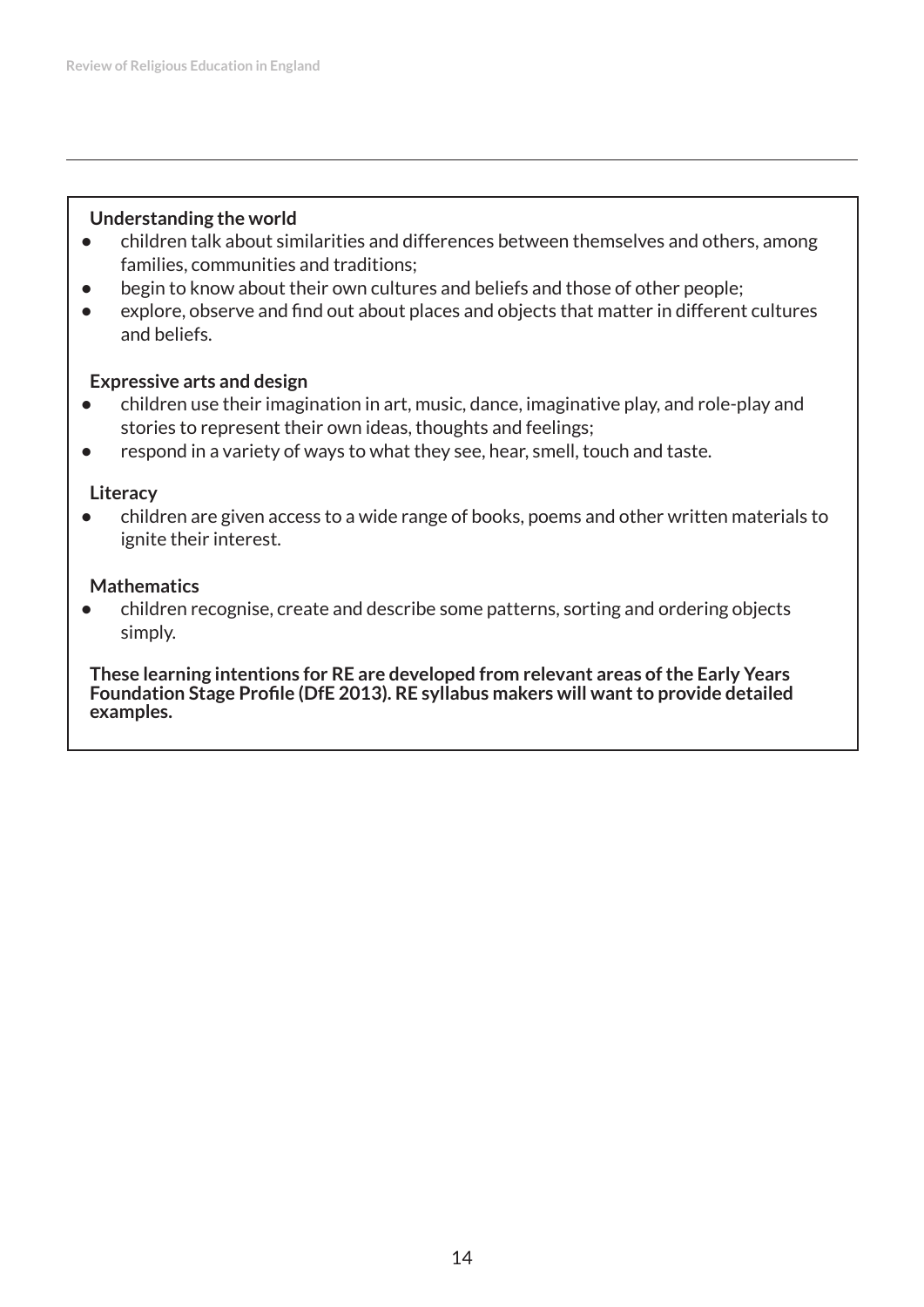# Key stage 1 Key stage 1

should use basic subject specific vocabulary. They should raise questions and begin to express their own views in response to the material they learn should use basic subject specific vocabulary. They should raise questions and begin to express their own views in response to the material they learn Pupils should develop their knowledge and understanding of religions and worldviews11, recognising their local, national and global contexts. They Pupils should develop their knowledge and understanding of religions and worldviews<sup>11</sup>, recognising their local, national and global contexts. They about and in response to questions about their ideas. about and in response to questions about their ideas.

# More specifically pupils should be taught to: More specifically pupils should be taught to:

| יוטו כ אפכרוווכפווץ פטוקווא אווטעות על נפט                 |                                                                 |                                                                                                                   |
|------------------------------------------------------------|-----------------------------------------------------------------|-------------------------------------------------------------------------------------------------------------------|
| Requirements                                               |                                                                 | Examples and notes                                                                                                |
| Note: as this is not a statutory document, these are not   |                                                                 | Note: the examples from religions and worldviews given below do not constitute a syllabus but illustrate what is  |
| legal requirements as in the national curriculum.          |                                                                 | meant in the first column                                                                                         |
|                                                            |                                                                 |                                                                                                                   |
| A1. Recall and name different beliefs and practices,       | Pupils e                                                        | nact stories and celebrations from Easter, Divali or Id ul Fitr, finding out about what the stories told at       |
| including festivals, worship, rituals and ways of life, in |                                                                 | the festivals mean, e.g. through welcoming visitors to talk about their festivals                                 |
| order to find out about the meanings behind them.          |                                                                 | Pupils experience thanking and being thanked, praising and being praised, and notice some ways Christians or      |
|                                                            | Jewish people believe they can thank and praise God             |                                                                                                                   |
|                                                            |                                                                 | Linking to English and computing, pupils recount a visit to a local church using digital photographs and find out |
|                                                            | about the meanings of symbols for God that they saw there.      |                                                                                                                   |
| A2. Retell and suggest meanings to some religious and      |                                                                 | Pupils choose their favourite 'wise sayings' from different sources or key leaders and talk about what makes      |
| moral stories, exploring and discussing sacred writings    |                                                                 | these sayings wise, and what difference it would make if people followed them                                     |
| and sources of wisdom and recognising the traditions       |                                                                 | Pupils retell (for example through drama) two different stories about Jesus considering what they mean. They      |
| from which they come.                                      |                                                                 | compare the stories and think about what Christians today could learn from the stories                            |
|                                                            |                                                                 | Linking to English, pupils respond to stories from Hindu, Muslim or Jewish sources by identifying the values      |
|                                                            |                                                                 | which different characters in the stories showed, and recognising the religions from which the stories come       |
|                                                            |                                                                 | Pupils ask and answer 'who', 'where', 'how' and 'why' questions about religious stories and stories from non-     |
|                                                            | religious worldviews.                                           |                                                                                                                   |
| A3. Recognise some different symbols and actions which     |                                                                 | Pupils choose to find out about the symbols of two different religious traditions, looking for similarities       |
| express a community's way of life, appreciating some       |                                                                 | between the ways they use common symbols such as light, water, trees or rock                                      |
| similarities between communities.                          |                                                                 | Pupils discover how and why Muslims wash, bow and pray in a daily pattern, noticing similarities to another       |
|                                                            | or worldview<br>religion                                        |                                                                                                                   |
|                                                            |                                                                 | Pupils select examples of religious artefacts from Christianity or Judaism that interest them, raising lists of   |
|                                                            |                                                                 | questions about them and finding out what they mean and how they are used in festivals and worship                |
|                                                            |                                                                 | Pupils hear three moral stories, for example from Christians, Hindus and humanists, and think about whether       |
|                                                            | they are saying the same things about how people should behave. |                                                                                                                   |
|                                                            |                                                                 |                                                                                                                   |

<sup>11</sup>Breadth: in line with the law and the statement about breadth of learning on p15, good practice should enable pupils to study Christianity and at least one other example of a religion 11**Breadth:** in line with the law and the statement about breadth of learning on p15, good practice should enable pupils to study Christianity and at least one other example of a religion or worldview through key stage 1 in a coherent way. or worldview through key stage 1 in a coherent way.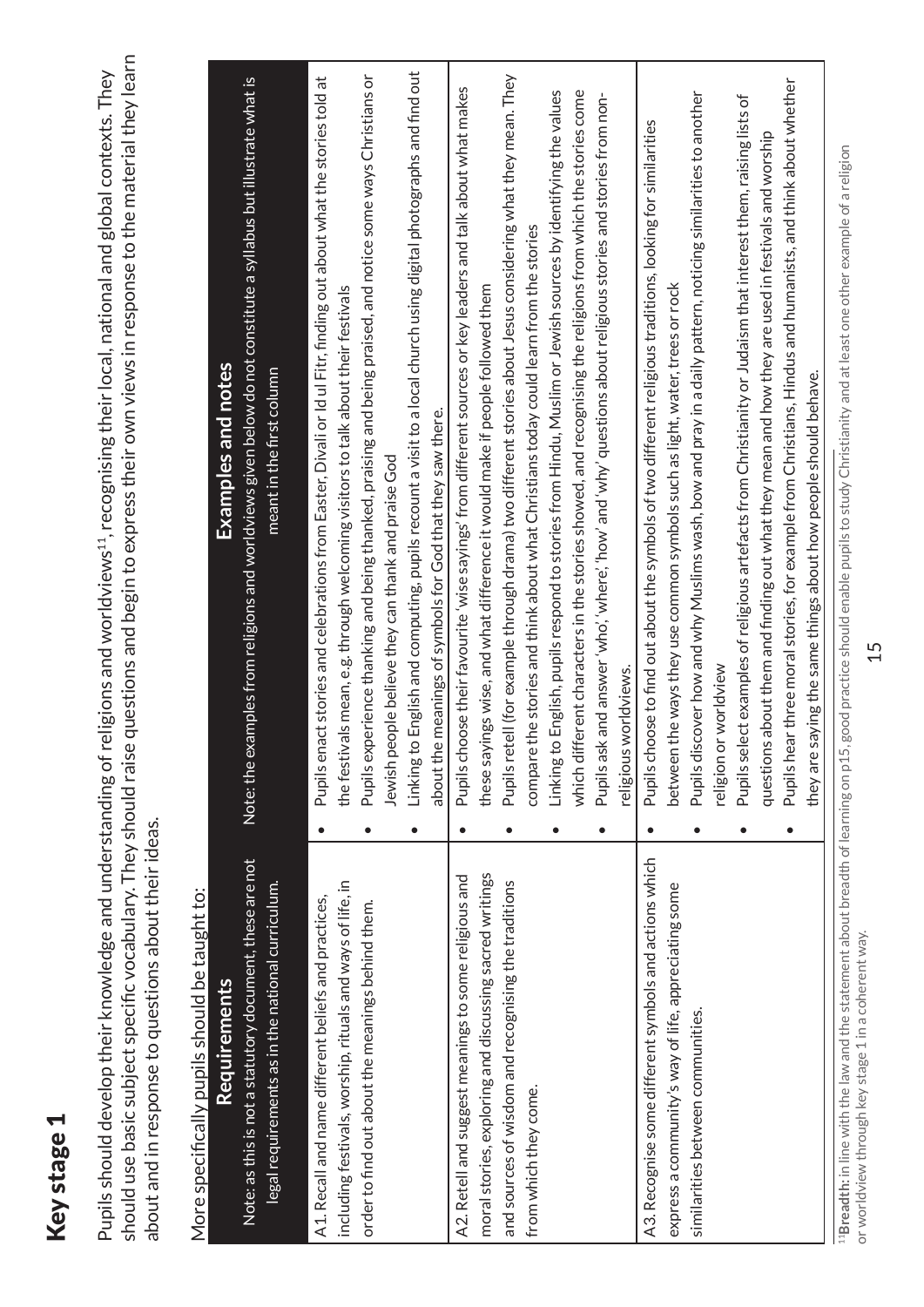| Requirements                                             | Examples and notes                                                                                                          |  |
|----------------------------------------------------------|-----------------------------------------------------------------------------------------------------------------------------|--|
| Note: as this is not a statutory document, these are not | examples from religions and worldviews given below do not constitute a syllabus but illustrate what is<br>Note: the         |  |
| legal requirements as in the national curriculum.        | meant in the first column                                                                                                   |  |
| B1. Ask and respond to questions about what individuals  | Pupils find out about what people with different religions and worldviews do to celebrate the fruitfulness of               |  |
| and communities do, and why, so that pupils can identify | the earth (e.g. in Harvest festivals, and in generosity to those in need), responding to questions about being              |  |
| what difference belonging to a community might make.     | generou                                                                                                                     |  |
|                                                          | Pupils discuss reasons why some people go to mosques, synagogues or churches often, but other people never                  |  |
|                                                          | go to holy buildings, and why some people pray every day, but others not at all                                             |  |
|                                                          | Linking to PSHE, pupils make lists of the different groups to which they belong and consider the ways these                 |  |
|                                                          | contribute to human happiness.                                                                                              |  |
| B2. Observe and recount different ways of expressing     | Pupils learn about the daily life of a Muslim or Jewish child (eg from a teacher's use of persona dolls), and               |  |
| identity and belonging, responding sensitively for       | make an illustrated list of signs of belonging including using special food, clothing, prayer, scripture, family life,      |  |
| themselves.                                              | and festivities. Pupils make a list of the ways they show how they belong as well<br>worship                                |  |
|                                                          | Pupils express creatively (e.g. in art, poetry or drama) their own ideas about the questions: Who am I? Where               |  |
|                                                          | do I belong?                                                                                                                |  |
|                                                          | Pupils watch a short film about the Hindu creation story and talk about different stages of the cycle of life.<br>$\bullet$ |  |
| B3. Notice and respond sensitively to some similarities  | Pupils use a set of photos or a list of religious items they have encountered in key stage 1 RE to sort and order,          |  |
| between different religions and worldviews.              | saying which items are connected to a particular religion and which are connected to more than one religion                 |  |
|                                                          | Linking to English, pupils use key words (e.g. holy, sacred, scripture, festival, symbol, humanist) to present ideas        |  |
|                                                          | or write about two different religions or worldviews about which they have learned.                                         |  |
|                                                          |                                                                                                                             |  |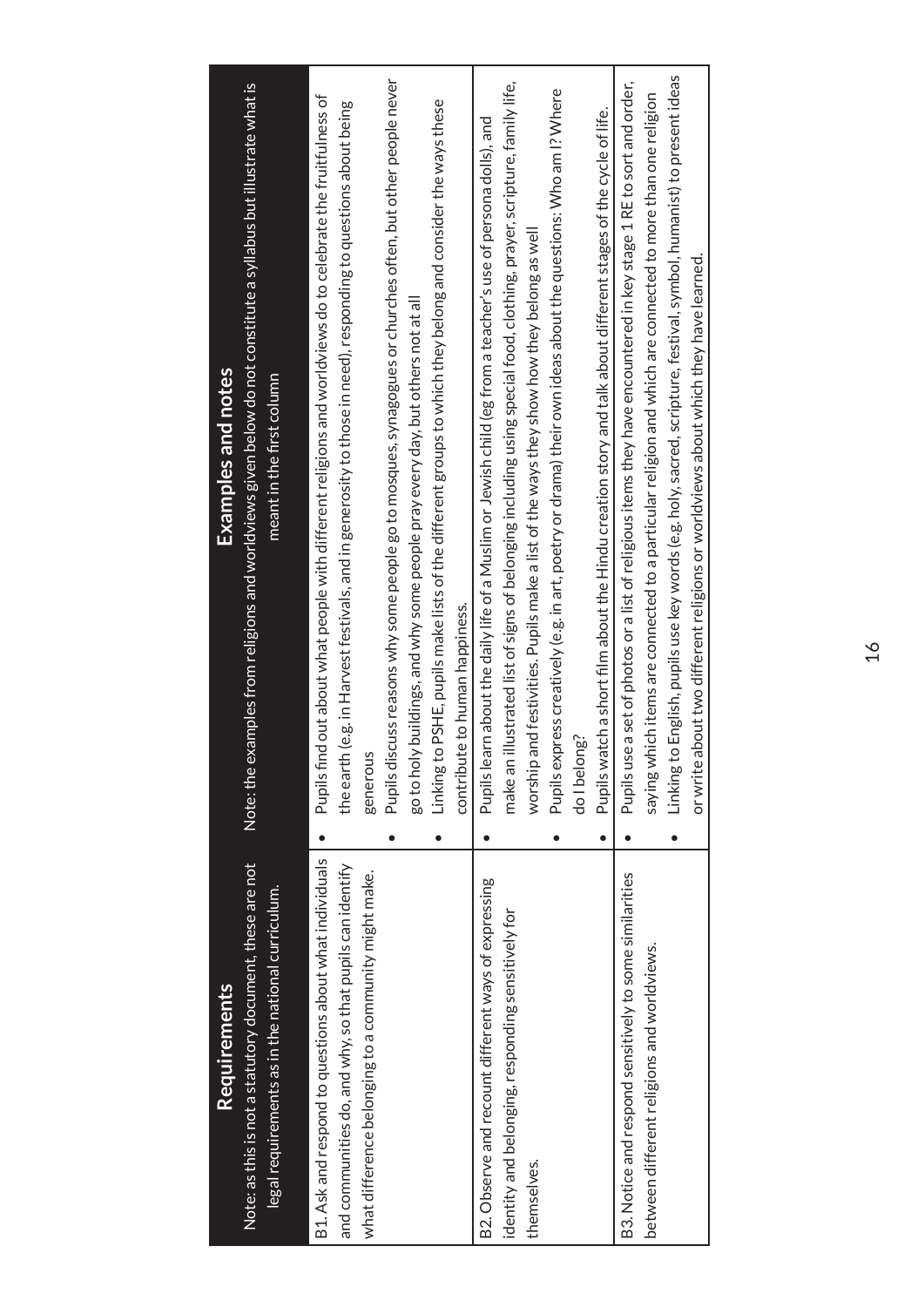| Requirements                                             | <b>Examples and notes</b>                                                                                           |
|----------------------------------------------------------|---------------------------------------------------------------------------------------------------------------------|
| Note: as this is not a statutory document, these are not | examples from religions and worldviews given below do not constitute a syllabus but illustrate what is<br>Note: the |
| legal requirements as in the national curriculum.        | meant in the first column                                                                                           |
| C1. Explore questions about belonging, meaning and       | Pupils work in groups to use art, music and poetry to respond to ideas about God from different religions and       |
| truth so that they can express their own ideas and       | worldviews, expressing ideas of their own and commenting on some ideas of others                                    |
| opinions in response using words, music, art or poetry.  | Pupils ask and answer a range of 'how' and 'why' questions about how people practise their religion                 |
|                                                          | Linking to 'Philosophy for Children', pupils think about and respond to 'big questions' in a classroom enquiry      |
|                                                          | using a story of Adam and Eve or a video clip of children asking questions about God as a stimulus.                 |
| C2. Find out about and respond with ideas to examples    | iscuss stories of co-operation from different traditions and sources and make a 'Recipe for living<br>Pupils d      |
| of co-operation between people who are different.        | together happily' or a 'Class charter for more kindness and less fighting'                                          |
|                                                          | Linking to English and PSHE pupils could play some collaborative games, and talk about how the games put the        |
|                                                          | teaching of the 'Golden Rule' into action                                                                           |
|                                                          | Pupils notice and talk about the fact that people come from different religions, responding to the questions-       |
|                                                          | 'How can we tell? How can we live together when we are all so different?'                                           |
|                                                          |                                                                                                                     |
| C3. Find out about questions of right and wrong and      | Pupils respond to a quiet reflection or a guided visualisation by choosing one value they think the world needs     |
| begin to express their ideas and opinions in response.   | more of today from a list of values, and by illustrating their choice in different media                            |
|                                                          | Linking to English, pupils could ask questions about goodness, and write sentences that say what happens when       |
|                                                          | people are kind, thankful, fair or generous, and what happens when people are unkind, ungrateful, unfair or         |
|                                                          | mean                                                                                                                |
|                                                          | Pupils look at how different people have expressed their ideas about God, and think and talk about their own        |
|                                                          | ideas about God.                                                                                                    |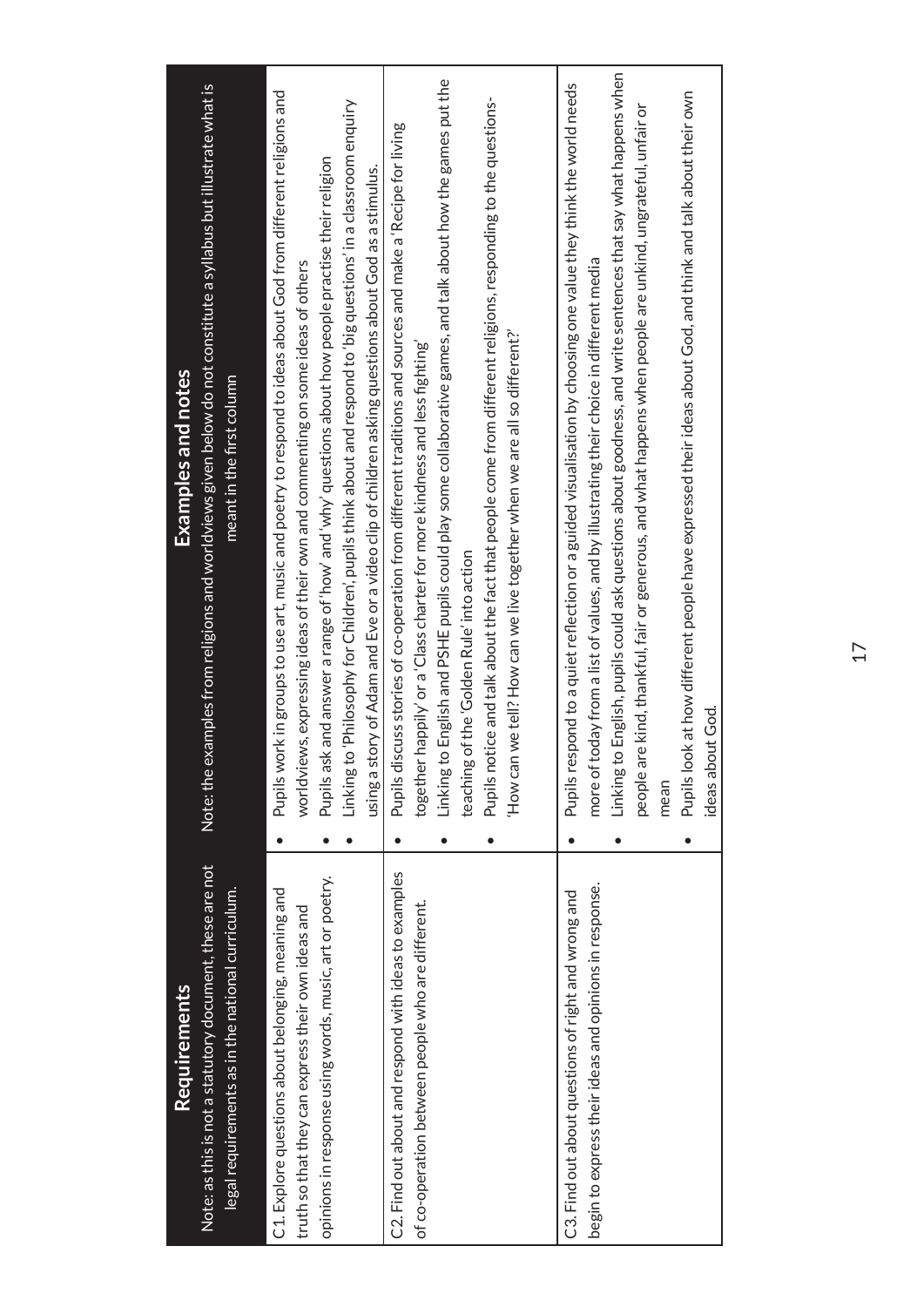# Key stage 2 Key stage 2

They should be introduced to an extended range of sources and subject specific vocabulary. They should be encouraged to be curious and to ask They should be introduced to an extended range of sources and subject specific vocabulary. They should be encouraged to be curious and to ask increasingly challenging questions about religion, belief, values and human life. Pupils should learn to express their own ideas in response to the increasingly challenging questions about religion, belief, values and human life. Pupils should learn to express their own ideas in response to the Pupils should extend their knowledge and understanding of religions and worldviews12, recognising their local, national and global contexts. Pupils should extend their knowledge and understanding of religions and worldviews<sup>12</sup>, recognising their local, national and global contexts. material they engage with, identifying relevant information, selecting examples and giving reasons to support their ideas and views. material they engage with, identifying relevant information, selecting examples and giving reasons to support their ideas and views.

# More specifically pupils should be taught to: **More specifically pupils should be taught to:**

| <b>Requirements</b>                                        |                                                                              | Examples and notes                                                                                                 |
|------------------------------------------------------------|------------------------------------------------------------------------------|--------------------------------------------------------------------------------------------------------------------|
| Note: as this is not a statutory document, these are not   | Note: the e                                                                  | xamples from religions and worldviews given below do not constitute a syllabus but illustrate what is              |
| legal requirements as in the national curriculum.          |                                                                              | meant in the first column                                                                                          |
| A1. Describe and make connections between different        |                                                                              | Pupils make some connections between Hajj for Muslims and pilgrimage to Lourdes, Iona or 'the Holy Land' for       |
| features of the religions and worldviews they study,       | Christians, describing the motives people have for making spiritual journeys |                                                                                                                    |
| discovering more about celebrations, worship,              |                                                                              | Pupils describe spiritual ways of celebrating different festivals, and reflect on the reasons why some people      |
| pilgrimages and the rituals which mark important           | value such celebrations very highly, but others not at all                   |                                                                                                                    |
| points in life, in order to reflect on their significance. |                                                                              | Pupils compare how Christians, Muslims, Hindus or humanists celebrate a marriage and express and argue for         |
|                                                            | ideas of their own about partnership, in discussions or in writing.          |                                                                                                                    |
| A2. Describe and understand links between stories          |                                                                              | Linking to English, pupils consider how some texts from the Torah (e.g. the Shema), the Bible (e.g. 1 Corinthians  |
| and other aspects of the communities they are              |                                                                              | 13) and the Qur'an (e.g. The 1st Surah, the Opening) are seen as sources of wisdom in different traditions. They   |
| investigating, responding thoughtfully to a range of       | o the ideas found in the texts with ideas of their own<br>respond t          |                                                                                                                    |
| sources of wisdom and to beliefs and teachings that        | Pupils inv                                                                   | estigate aspects of community life such as weekly worship, charitable giving or beliefs about prayer,              |
| arise from them in different communities.                  | showing their understanding and expressing ideas of their own                |                                                                                                                    |
|                                                            |                                                                              | Pupils compare the texts in the Christian gospels that tell the stories of shepherds and wise men at Jesus' birth, |
|                                                            |                                                                              | exploring how they are remembered and celebrated in a range of Christmas festivities.                              |
| A3. Explore and describe a range of beliefs, symbols       |                                                                              | Pupils pursue an enquiry into beliefs about worship, relating the meanings of symbols and actions used in          |
| and actions so that they can understand different ways     |                                                                              | worship such as bowing down, making music together, sharing food or speaking to God (e.g. in prayer) to events     |
| of life and ways of expressing meaning.                    | and teachings from a religion they study                                     |                                                                                                                    |
|                                                            |                                                                              | Pupils consider how the meanings of a parable of Jesus are expressed in poetry, video, stained glass and drama.    |
|                                                            |                                                                              | Pupils describe the impact of Hindu teaching about harmlessness (ahimsa) on questions about what people eat        |
|                                                            | and how people treat animals. They express their own ideas.                  |                                                                                                                    |
|                                                            |                                                                              |                                                                                                                    |

study Christianity and at least two other examples of a religion or worldview through key stage 2 in a coherent and progresssive way. study Christianity and at least two other examples of a religion or worldview through key stage 2 in a coherent and progresssive way. <sup>22</sup>Breadth: in line with the law and the statement about breadth of learning on p15 above, good practice should enable pupils to 12**Breadth:** in line with the law and the statement about breadth of learning on p15 above, good practice should enable pupils to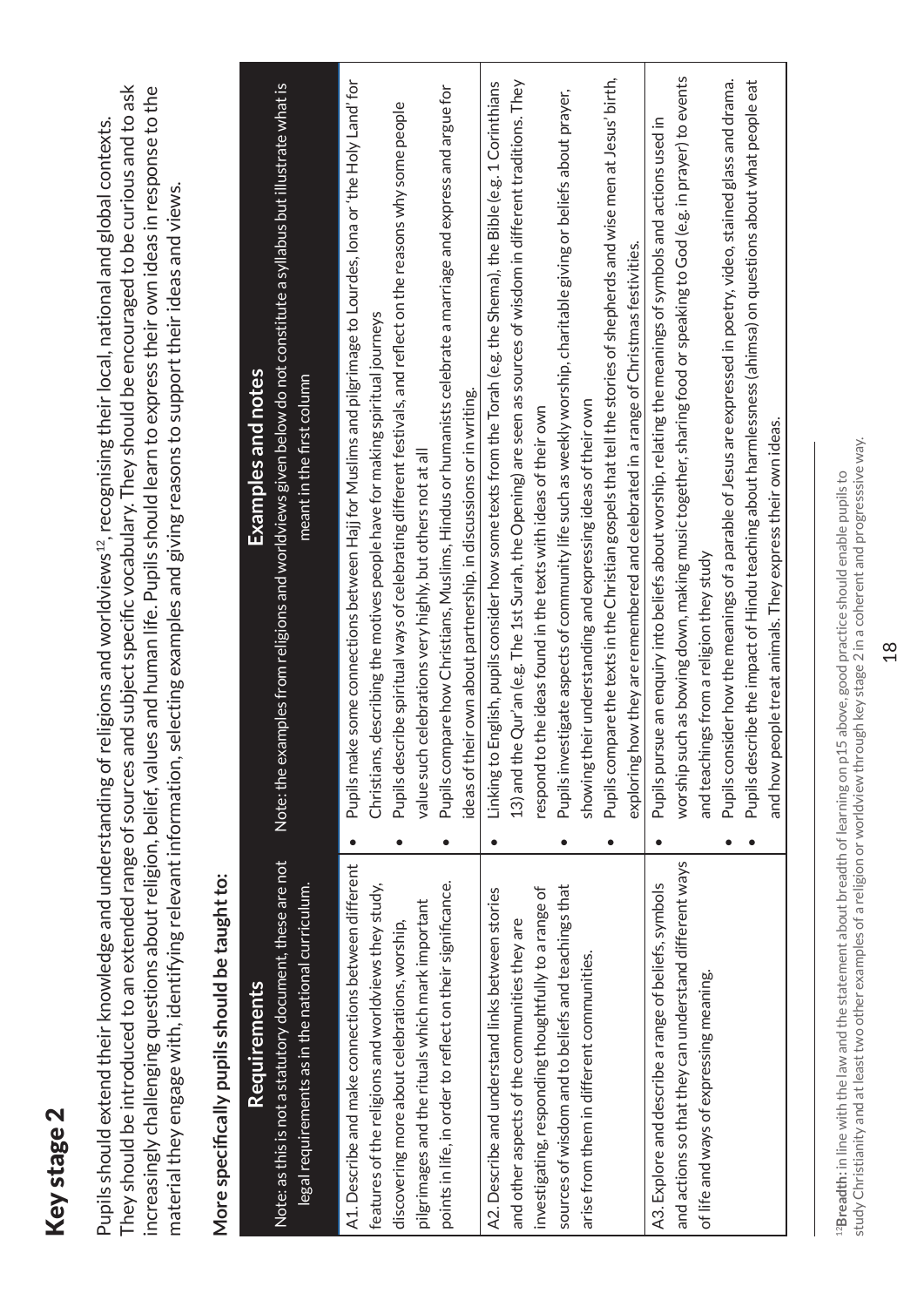| <b>Requirements</b>                                                                                                                                                                                                                                                                                                                                                                                               | <b>Examples and notes</b>                                                                                                                                                                                                                                                                                                                                                                                                                                                                                                                                                                                                                                                                                                                                                                                                                                                                                                                                                                                                                                                                                                      |
|-------------------------------------------------------------------------------------------------------------------------------------------------------------------------------------------------------------------------------------------------------------------------------------------------------------------------------------------------------------------------------------------------------------------|--------------------------------------------------------------------------------------------------------------------------------------------------------------------------------------------------------------------------------------------------------------------------------------------------------------------------------------------------------------------------------------------------------------------------------------------------------------------------------------------------------------------------------------------------------------------------------------------------------------------------------------------------------------------------------------------------------------------------------------------------------------------------------------------------------------------------------------------------------------------------------------------------------------------------------------------------------------------------------------------------------------------------------------------------------------------------------------------------------------------------------|
| Note: as this is not a statutory document, these are not<br>legal requirements as in the national curriculum.                                                                                                                                                                                                                                                                                                     | Note: the examples from religions and worldviews given below do not constitute a syllabus but illustrate what is<br>meant in the first column                                                                                                                                                                                                                                                                                                                                                                                                                                                                                                                                                                                                                                                                                                                                                                                                                                                                                                                                                                                  |
| religions and worldviews so that they can explain, with<br>community of faith or belief, suggesting why belonging<br>reasons, their meanings and significance to individuals<br>to a community may be valuable, both in the diverse<br>B2. Understand the challenges of commitment to a<br>communities being studied and in their own lives.<br>B1. Observe and understand varied examples of<br>and communities. | Pupils explore the lives of key leaders from Buddhist and Christian contemporary life, describing the challenges<br>History and Design Technology pupils consider how the architecture of churches, mosques, mandirs<br>Pupils use their detailed understanding of religious practice such as the Five Pillars of Islam and worship of a<br>Linking to the expressive arts, pupils develop their own imaginative and creative ways of expressing some of<br>elop their understanding of beliefs about life after death in two religions and humanism through<br>Pupils find out about how celebrating Divali brings the Hindu or Sikh community together, and expresses<br>iswers to their own questions and articulating reasons for their own ideas and responses<br>Hindu family and a mandir to describe the significance of being part of a religion.<br>iras expresses a community's way of life, values and beliefs<br>faced and the commitments by which they have lived<br>commitment to values of interdependence and generosity<br>Linking to<br>or gurdwa<br>Pupils dev<br>seeking ar<br>deity in a l<br>they have |
| understanding of similarities and differences within<br>and between different religions and worldviews.<br>B3. Observe and consider different dimensions<br>of religion, so that they can explore and show                                                                                                                                                                                                        | commitments such as working hard at sport or music, caring for animals and the environment, loving<br>their thinking about stories of Moses and Jesus to explore how Jews and Christians today celebrate<br>Note: different dimensions of religion or worldview include, for example, narratives, beliefs, ethics, and social<br>worldviews, and write some prayers or meditations suited to particular occasions and traditions. This is one<br>and describe similarities and differences in the ways different traditions express what 'belonging'<br>English, pupils find out about different forms of prayer and meditation in different religions and<br>point, among many, where RE can provide key opportunities for pupils' spiritual development.<br>key events from their history (e.g. in Passover and Lent)<br>their family or serving God.<br>means to them<br>their own<br>Pupils use<br>Pupils list<br>Linking to<br>life                                                                                                                                                                                       |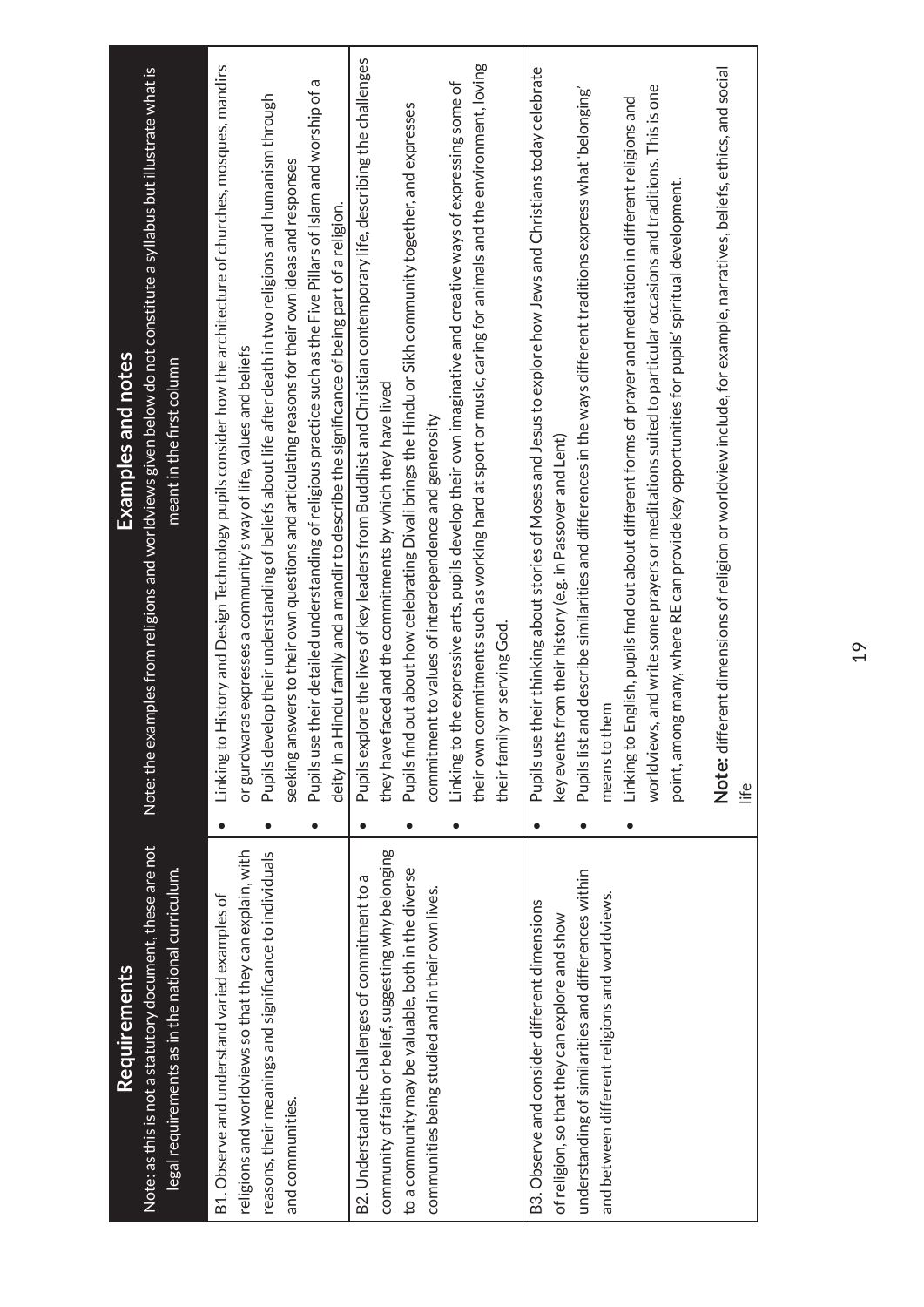| Requirements                               | Examples and notes                                                                                                                         |
|--------------------------------------------|--------------------------------------------------------------------------------------------------------------------------------------------|
| Note: as this is not a statutory document, | Note: the examples from religions and worldviews given below do not constitute a syllabus but illustrate what is meant in the first        |
| these are not legal requirements as in     | column                                                                                                                                     |
| the                                        |                                                                                                                                            |
| national curriculum.                       |                                                                                                                                            |
| C1. Discuss and present thoughtfully       | Pupils discuss different perspectives on questions about the beginnings of life on Earth, so that they can describe different<br>$\bullet$ |
| their own and others' views on             | s treat questions of origins<br>ways science and religion                                                                                  |
| challenging questions about belonging,     | Linking with the expressive arts curriculum, pupils create works of art or music which express their understanding of what it              |
| meaning, purpose and truth, applying       | means to belong to a religion or worldview                                                                                                 |
| ideas of their own in different forms      | Pupils discuss and debate reasons why different people have different ideas about the divine e.g. whether God is real and what             |
| including (e.g.) reasoning, music, art and | God is like.                                                                                                                               |
| poetry.                                    |                                                                                                                                            |
|                                            | Note: pupils are not required to express personal beliefs in any coercive way in RE; good RE encourages an open hearted and                |
|                                            | broad minded approach to different beliefs.                                                                                                |
| C2. Consider and apply ideas about         | Pupils discover and explore what Jewish people, humanists and Christians teach about how people can live together for the                  |
| ways in which diverse communities can      | well-being of all                                                                                                                          |
| live together for the well-being of all,   | Pupils discuss and apply ideas from different religious codes for living (e.g. Commandments, Precepts or Rules), to compile a              |
| responding thoughtfully to ideas about     | charter of their own moral values, applying their ideas to issues of respect for all                                                       |
| community, values and respect.             | Linking to Mathematics and Geography, pupils use local and national census statistics to develop accurate understanding of                 |
|                                            | the religious plurality of their locality and of Britain today.                                                                            |
|                                            | aluable opportunities for engagement with religions with a significant local presence: pupils may<br>Note: This work offers v              |
|                                            | learn about the contributions of, for example, Jains, Zoroastrians or members of the Bahá'í faith to inter faith work. These               |
|                                            | communities can also be studied elsewhere in the RE curriculum.                                                                            |
| C3. Discuss and apply their own and        | Pupils apply their own ideas about justice and fairness to the work of three development charities such as Christian Aid,<br>$\bullet$     |
| others' ideas about ethical questions,     | Islamic Relief and Oxfam                                                                                                                   |
| including ideas about what is right        | about the reasons why people who have a particular religious background or non-religious<br>Pupils write persuasively                      |
| and wrong and what is just and fair,       | worldview try to help people who are vulnerable (eg victims of natural disasters or prejudice, people who live with disabilities           |
| and express their own ideas clearly in     | or people affected by war                                                                                                                  |
| response.                                  | Linking to Citizenship Education, pupils consider the Ten Commandments (Jewish) and the Five Precepts (Buddhist),<br>$\bullet$             |
|                                            | expressing their ideas about right and wrong in the light of their learning.                                                               |
|                                            |                                                                                                                                            |
|                                            | Note: this is one point, among many, where RE can provide key opportunities for pupils' moral development.                                 |

20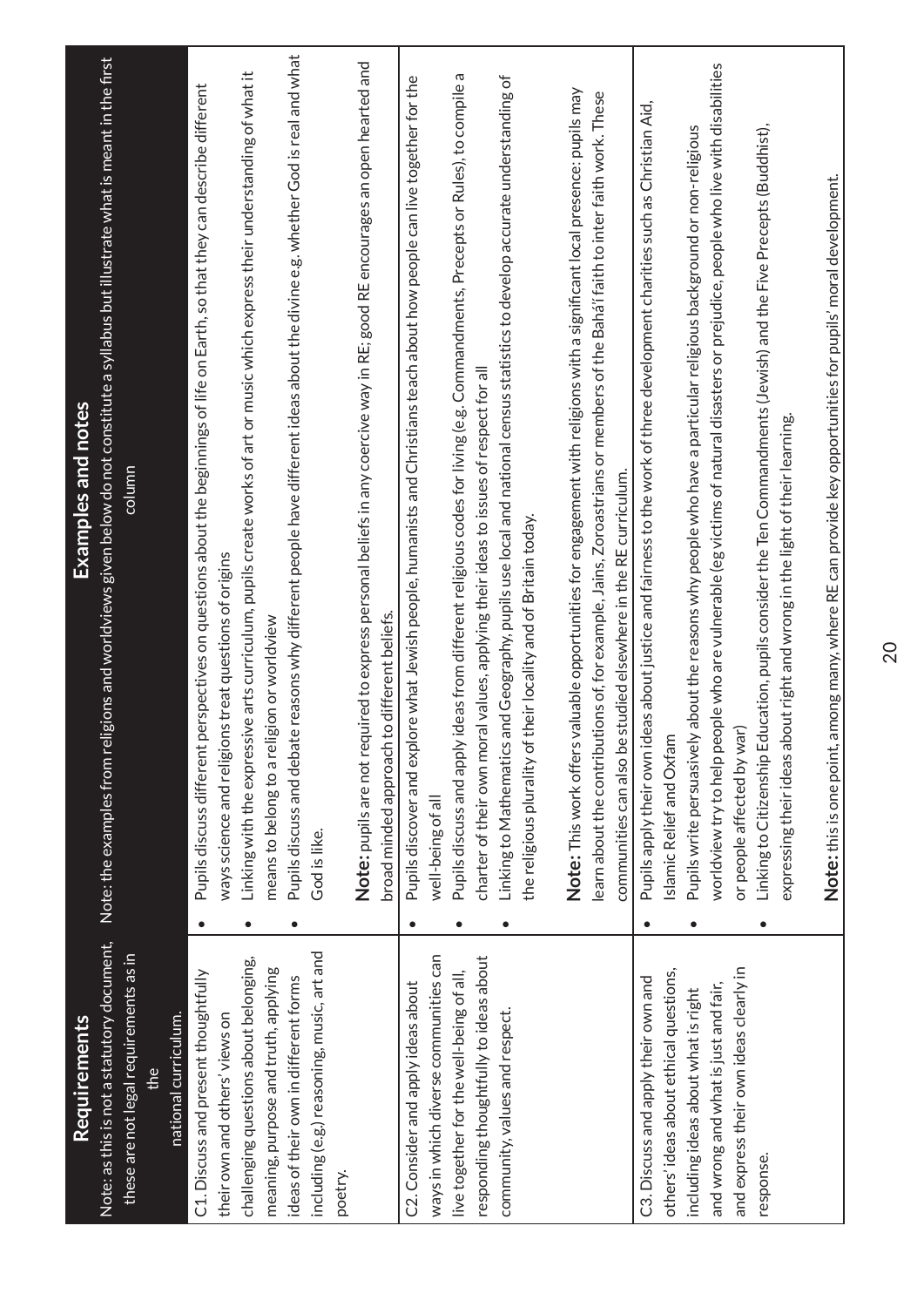# Key stage 3 Key stage 3

confidently and flexibly, learning to use the concepts of religious study to describe the nature of religion. They should understand how beliefs influence the values and lives confidently and flexibly, learning to use the concepts of religious study to describe the nature of religion. They should understand how beliefs influence the values and lives of individuals and groups, and how religions and worldviews have an impact on wider current affairs. They should be able to appraise the practices and beliefs they study of individuals and groups, and how religions and worldviews have an impact on wider current affairs. They should be able to appraise the practices and beliefs they study 13, recognising their local, national and global context. Students should extend and deepen their knowledge and understanding of a range of religions and worldviews<sup>13</sup>, recognising their local, national and global context. Building on their prior learning, they learn to appreciate religions and worldviews in systematic ways. They should draw on a wide range of subject specific language Building on their prior learning, they learn to appreciate religions and worldviews in systematic ways. They should draw on a wide range of subject specific language with increasing discernment based on analysis, interpretation and evaluation, developing their capacity to articulate well-reasoned positions. with increasing discernment based on analysis, interpretation and evaluation, developing their capacity to articulate well-reasoned positions. Students should extend and deepen their knowledge and understanding of a range of religions and worldviews

# More specifically students should be taught to: **More specifically students should be taught to:**

13**Breadth:** in line with the law and the statement about breadth of learning on p15 above, good practice should enable pupils to study <sup>19</sup>Breadth: in line with the law and the statement about breadth of learning on p15 above, good practice should enable pupils to study Christianity and at least two other examples of a religion or worldview through key stage 3 in a coherent and progressive way. Christianity and at least two other examples of a religion or worldview through key stage 3 in a coherent and progressive way.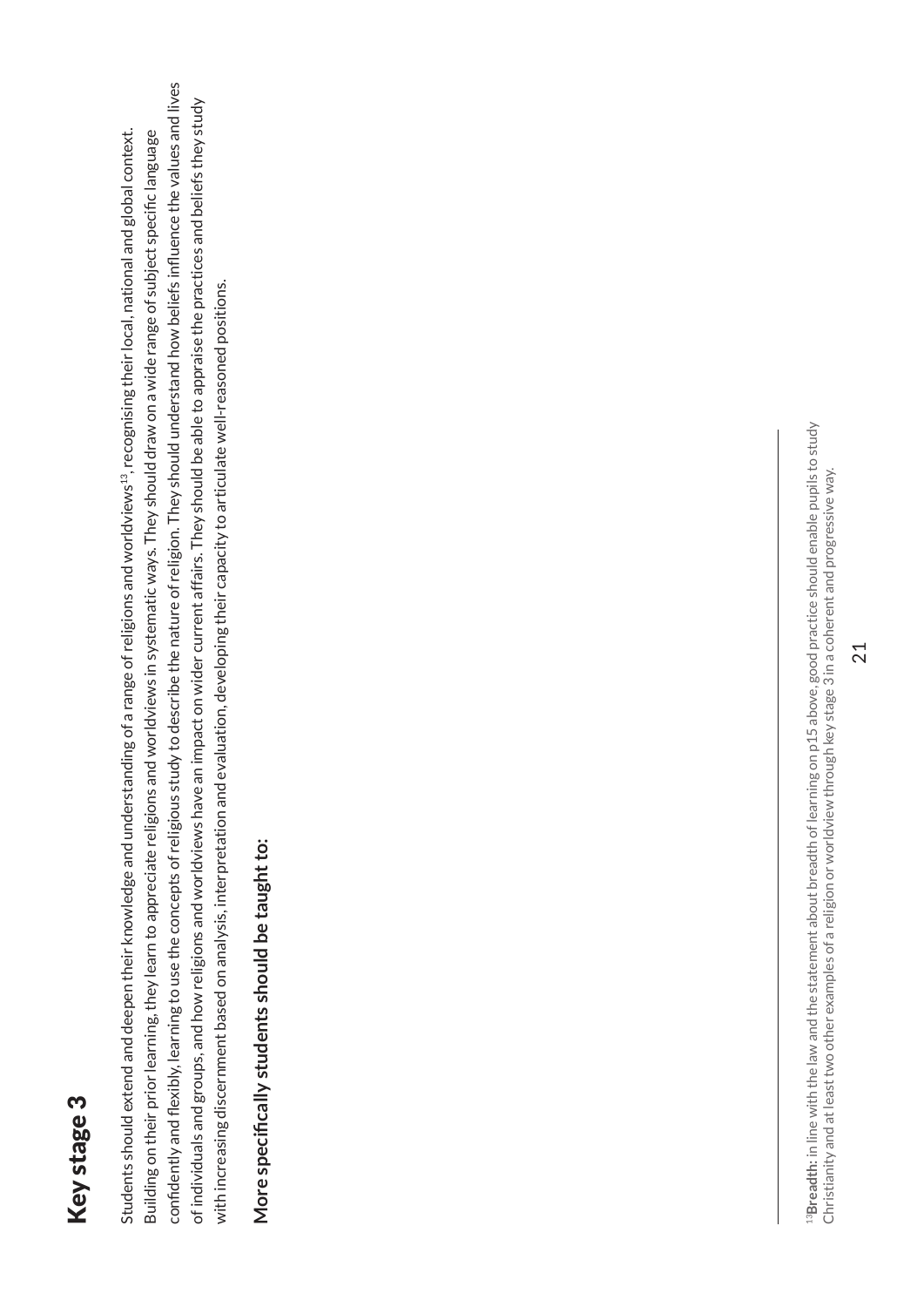| Requirements                             |                                           | Examples and notes                                                                                                                    |
|------------------------------------------|-------------------------------------------|---------------------------------------------------------------------------------------------------------------------------------------|
| Note: as this is not a statutory         |                                           | Note: the examples from religions and worldviews given below do not constitute a syllabus but illustrate what is meant in the first   |
| document, these are not legal            |                                           | column                                                                                                                                |
| requirements as in the national          |                                           |                                                                                                                                       |
| curriculum.                              |                                           |                                                                                                                                       |
| A1. Explain and interpret ways that      | Linking to History, students<br>$\bullet$ | plan and report on an investigation into the impact of two key leaders, thinkers or founders of                                       |
| the history and culture of religions and |                                           | religions or worldviews on their communities or on individuals today                                                                  |
| worldviews influence individuals and     |                                           | Students examine how spiritual experiences (such as sensing the presence of God, or the experience of answered prayer) have an        |
| communities, including a wide range      | impact on some members of                 | different communities. They develop reasoned arguments to support their ideas about these kinds of                                    |
| of beliefs and practices, in order to    | claims or events                          |                                                                                                                                       |
| appraise reasons why some people         | $\bullet$                                 | Linking to Geography, students investigate the demographics of Christianity, Judaism or Sikhism or 'No Religious belief' in their     |
| support and others question these        | ocal area and wider region.               |                                                                                                                                       |
| influences.                              |                                           | Note: this is an aspect of RE that provides many opportunities for students' social and cultural development.                         |
| A2. Explain and interpret a range        |                                           | Students develop their moral reasoning skills by studying moral ideas from Humanism about good ways to live. They compare             |
| of beliefs, teachings and sources        |                                           | these ideas with Christian sources of authority and wisdom, responding systematically                                                 |
| of wisdom and authority including        | $\bullet$                                 | Students select and interpret texts from the Qur'an and Hadith to explain and exemplify their understanding of Muslim beliefs and     |
| experience in order to understand        | ways of seeing the world                  |                                                                                                                                       |
| religions and worldviews as coherent     |                                           | Students consider how sacred writings such as the Torah or the Bhagavad Gita, or other sources of wisdom, provide ethical             |
| systems or ways of seeing the world.     |                                           | guidance and spiritual nurture to members of different communities                                                                    |
|                                          |                                           | Students consider why so many sources of wisdom and authority in religions and worldviews are men, and so few are women.              |
|                                          | They appraise some sources                | of female wisdom, from within or beyond religions and worldviews                                                                      |
|                                          |                                           | Students consider the importance of experience as a source of wisdom and authority including religious experience and everyday        |
|                                          | human experience.                         |                                                                                                                                       |
|                                          |                                           | Note: The focus on interpretation of religions and worldviews requires learners to be active in engaging with texts and issues and    |
|                                          |                                           | responding with reasoned ideas of their own.                                                                                          |
| A3. Explain how and why individuals      | $\bullet$                                 | Students investigate the life, teaching and example of Jesus, responding to Christian theology and other views of his influence       |
| and communities express the              |                                           | with their own interpretations and insights                                                                                           |
| meanings of their beliefs and values     |                                           | Students plan an investigation into examples of daily practice of Buddhists, Christians, Hindus, Jewish people, Muslims and / or      |
| in many different forms and ways         |                                           | Sikhs in Britain, examining in particular some similarities and differences in spiritual practice, ethics, beliefs and community life |
| of living, enquiring into the variety,   |                                           | Students explore different ways of expressing beliefs and values in architecture, music, media and the arts, building their           |
| differences and relationships that       |                                           | understanding of diversity within the religions and worldviews they study                                                             |
| exist within and between them.           |                                           | Note: The focus in this aim on expression and communication connects the ways people from different religious or non-religious        |
|                                          |                                           | backgrounds express their ideas to the ways learners themselves express their own ideas. Both are equally important in good RE        |
|                                          | learning.                                 |                                                                                                                                       |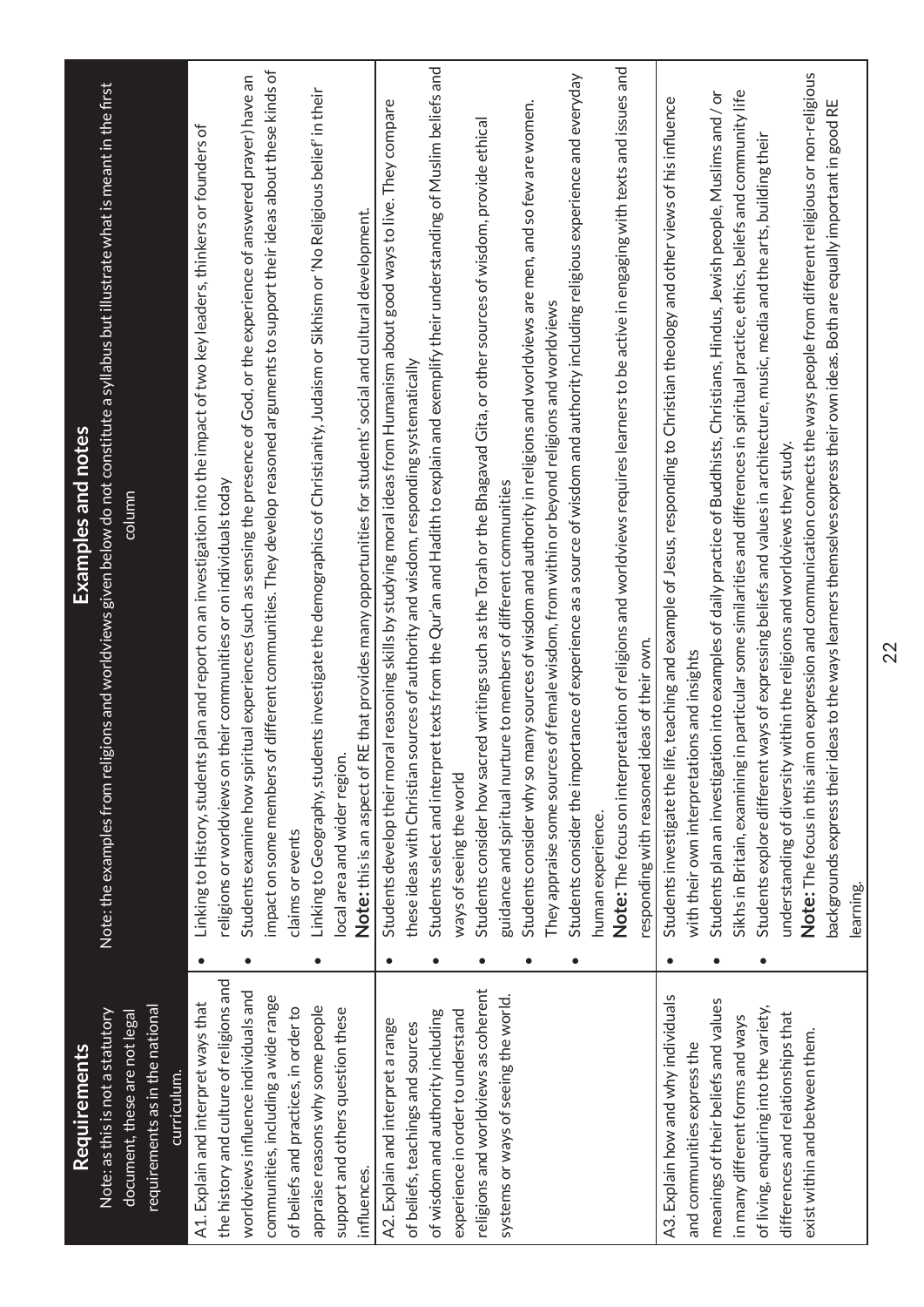| Requirements                     |           | Examples and notes                                                                                                                               |
|----------------------------------|-----------|--------------------------------------------------------------------------------------------------------------------------------------------------|
| Note: as this is not a statutory |           | Note: the examples from religions and worldviews given below do not constitute a syllabus but illustrate what is meant in the first column       |
| document, these are not legal    |           |                                                                                                                                                  |
| requirements as in the           |           |                                                                                                                                                  |
| national curriculum.             |           |                                                                                                                                                  |
| B1. Explain the religions        | $\bullet$ | illustrated talk about different views of life after death, from, for example, a humanist, a Buddhist and<br>Students plan, write and deliver an |
| and worldviews which they        |           | a Christian, using arguments from philosophy of religion and human experience to evaluate varied ideas thoughtfully                              |
| encounter clearly, reasonably    |           | Students use ideas from the sociology of religion, the psychology of religion or the philosophy of religion to explain the appeal of a non-      |
| and coherently; evaluate         |           | religious or a Buddhist, Islamic or Christian identity to millions of people in Britain and / or the wider world today                           |
| them, drawing on a range of      |           | Students experience dialogue between members of different religions and those who hold a non-religious worldview. They consider                  |
| introductory level approaches    |           | hat arise, giving reasons for the ideas they hold<br>theological questions about truth t                                                         |
| recognised in the study of       |           | students may encounter religions and worldviews with a significant local presence, even if their<br>Note: in working to meet this aim,           |
| religion or theology.            |           | national numbers are small. Examples might include members of the Bahá'í faith, Jains, Zoroastrians, Latter Day Saints or Jehovah's              |
|                                  |           | Witnesses.                                                                                                                                       |
| B2. Observe and interpret a      | $\bullet$ | n an essay the influence of some contemporary 'great lives' on religious communities and the wider<br>Students investigate and evaluate i        |
| wide range of ways in which      |           | world, weighing up ways in which the commitment of key leaders can inspire whole communities. They also consider questions about                 |
| commitment and identity          |           | possible dangers of commitment                                                                                                                   |
| are expressed. They develop      |           | Students use an ethnographic approach to interview believers representing diversity within a tradition about what makes religious living         |
| insightful analysis and          |           | challenging in Britain today e.g. from Sunni and Shi'a Islam, Protestant and Catholic Christianity or Orthodox and Reform Judaism.               |
| evaluation of controversies      |           | Students select a religious controversy in current affairs to investigate (examples: What rights can migrant religious community                 |
| about commitment to religions    |           | members expect in the UK with regard to their religious practice? Why do some people convert from one religion to another? Why might             |
| and worldviews, accounting for   |           | some people from different religious groups or worldviews think that protecting the environment is not a major priority?                         |
| the impact of diversity within   |           | Students present arguments from both sides of the controversy to show their ability to analyse issues from different perspectives.               |
| and between communities.         |           | Note: Engagement with controversial issues is at the heart of good RE and one aim of the subject is to enable respectful disagreement.           |
| B3. Consider and evaluate        | $\bullet$ | Students consider the questions: What is religion? What is a worldview? They develop skills to interpret claims made by different                |
| the question: what is religion?  |           | religions and worldviews about the nature of reality and the value of religion                                                                   |
| Analyse the nature of religion   |           | Students use methods of study from history, theology and philosophy to assemble a coherent case for their answer to the question: In             |
| using the main disciplines by    |           | the twenty first century world, is religion a force for good, or not?                                                                            |
| which religion is studied.       |           | Students examine questions about whether religion and spirituality are similar or different, about how different religions and                   |
|                                  |           | d about collaboration and conflict between individuals and communities, including inter faith<br>worldviews relate to each other an              |
|                                  |           | whether different religions are compatible or incompatible, in for example their ideas about God or<br>Students consider questions about         |
|                                  |           | the ultimate reality or deciding how to live a good life.                                                                                        |
|                                  |           | Note: it is in meeting this aim of RE that students build an understanding of religion itself as a phenomenon, rather than merely studying       |
|                                  |           | religions and worldviews one by one.                                                                                                             |

23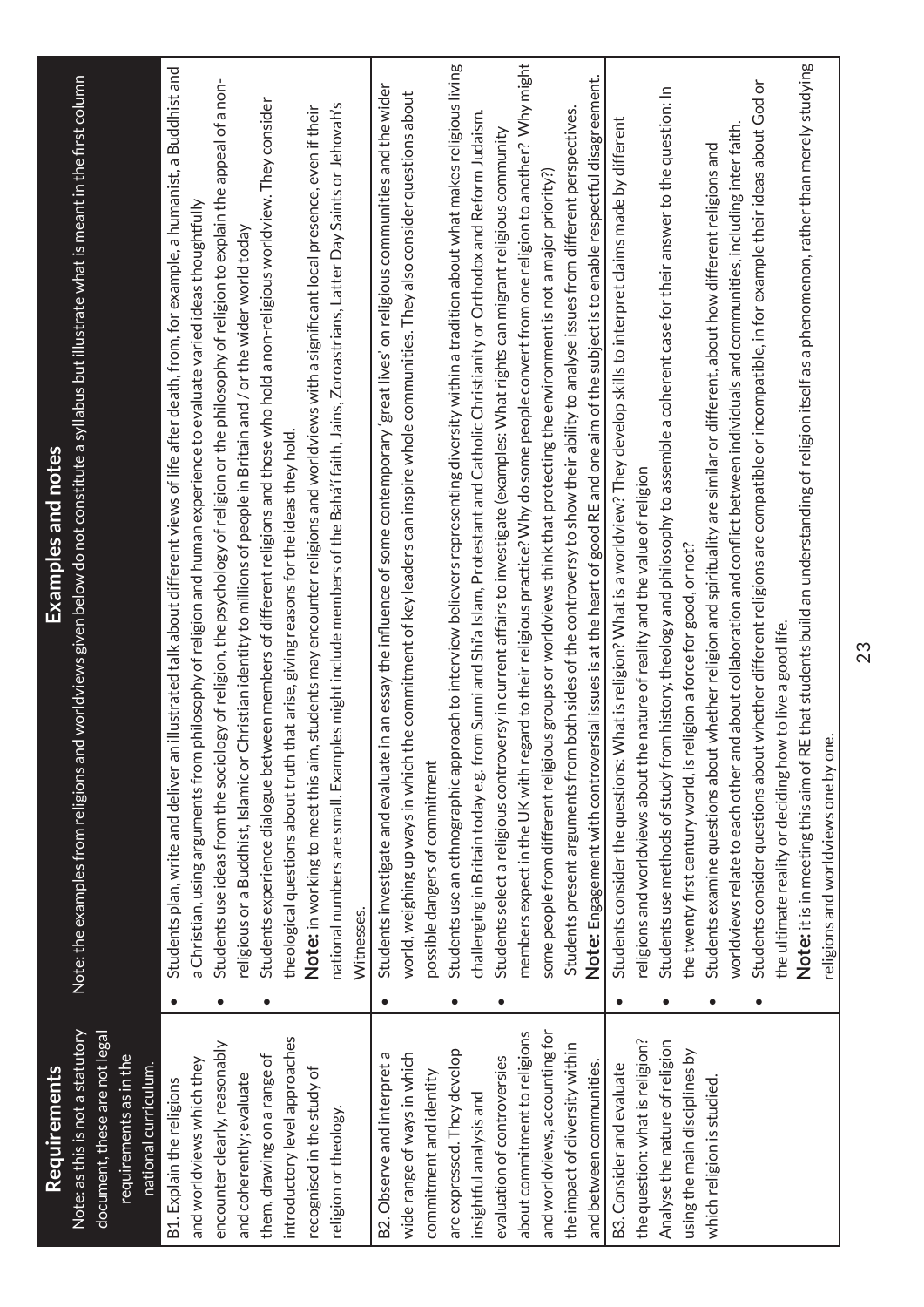| Requirements                                | Examples and notes                                                                                                                        |
|---------------------------------------------|-------------------------------------------------------------------------------------------------------------------------------------------|
| Note: as this is not a statutory document,  | igions and worldviews given below do not constitute a syllabus but illustrate what is meant in the first<br>Note: the examples from rel   |
| these are not legal requirements as in the  | column                                                                                                                                    |
| national curriculum.                        |                                                                                                                                           |
| C1. Explore some of the ultimate            | Linking to Science, students examine arguments about questions of origins and purpose in life (Where do we come from? Why                 |
| questions that are raised by human life,    | are we here?)                                                                                                                             |
| making well-informed and reasoned           | into and understanding of why some people argue that science and religion can be compatible and<br>Students develop insight<br>$\bullet$  |
| personal responses and expressing           | others argue that they cannot                                                                                                             |
| insights that draw on a wide range of       | Linking to expressive arts, students investigate the ways drama, broadcast media and visual artists explore questions about               |
| examples including the arts, media and      | the meaning of life, selecting and explaining examples that they find compelling and relating these to the teaching of different          |
| philosophy.                                 | religions and worldviews                                                                                                                  |
|                                             | Students develop their skills in reasoning and constructing arguments by debating questions and dilemmas about the nature of<br>$\bullet$ |
|                                             | responsibilities of being human.<br>human life and the moral                                                                              |
|                                             | Note: this aim in RE con                                                                                                                  |
|                                             | nects philosophical reasoning with other forms of expression, using the varied talents students bring<br>to the subject.                  |
|                                             |                                                                                                                                           |
| C2. Examine and evaluate issues about       | eligions and worldviews say about what makes people happy. They seek and articulate explanations<br>Students consider what r              |
| community relations and respect for all     | for links between character, well-being and happiness, especially in relation to living with difference in our communities                |
| in the light of different perspectives from | Linking to Citizenship Education and History, students consider responses to genocide from different religions, for example               |
| varied religions and worldviews.            | studying the thought, theology and activism of Primo Levi, Elie Wiesel and Dietrich Bonhoeffer in response to Nazism.                     |
|                                             | Note: this aim of RE provides significant opportunities for spiritual, moral, social and cultural development.                            |
|                                             |                                                                                                                                           |
| C3. Explore and express insights into       | pact of ethical choices. They could create a 'multi-path narrative' about a contemporary moral issue,<br>Students consider the im         |
| significant moral and ethical questions     | showing what the consequences of different choices might be and evaluating the impact of moral choices with discernment                   |
| posed by being human in ways that are       | ig and reasonable connections between what religions and worldviews teach and what they say about<br>Students make compellin              |
| well-informed and which invite personal     | around the world, the sanctity of life, environmental ethics, war or prejudice<br>issues such as starvation                               |
| response, using reasoning which may         | Students consider philosophical, ethical and religious questions about what it means to be human, for example questions posed             |
| draw on a range of examples from real       | in relation to the development of new medical technologies.                                                                               |
| life, fiction or other forms of media.      |                                                                                                                                           |
|                                             | Note: this aim of RE provides significant opportunities for students' moral and social development.                                       |
|                                             |                                                                                                                                           |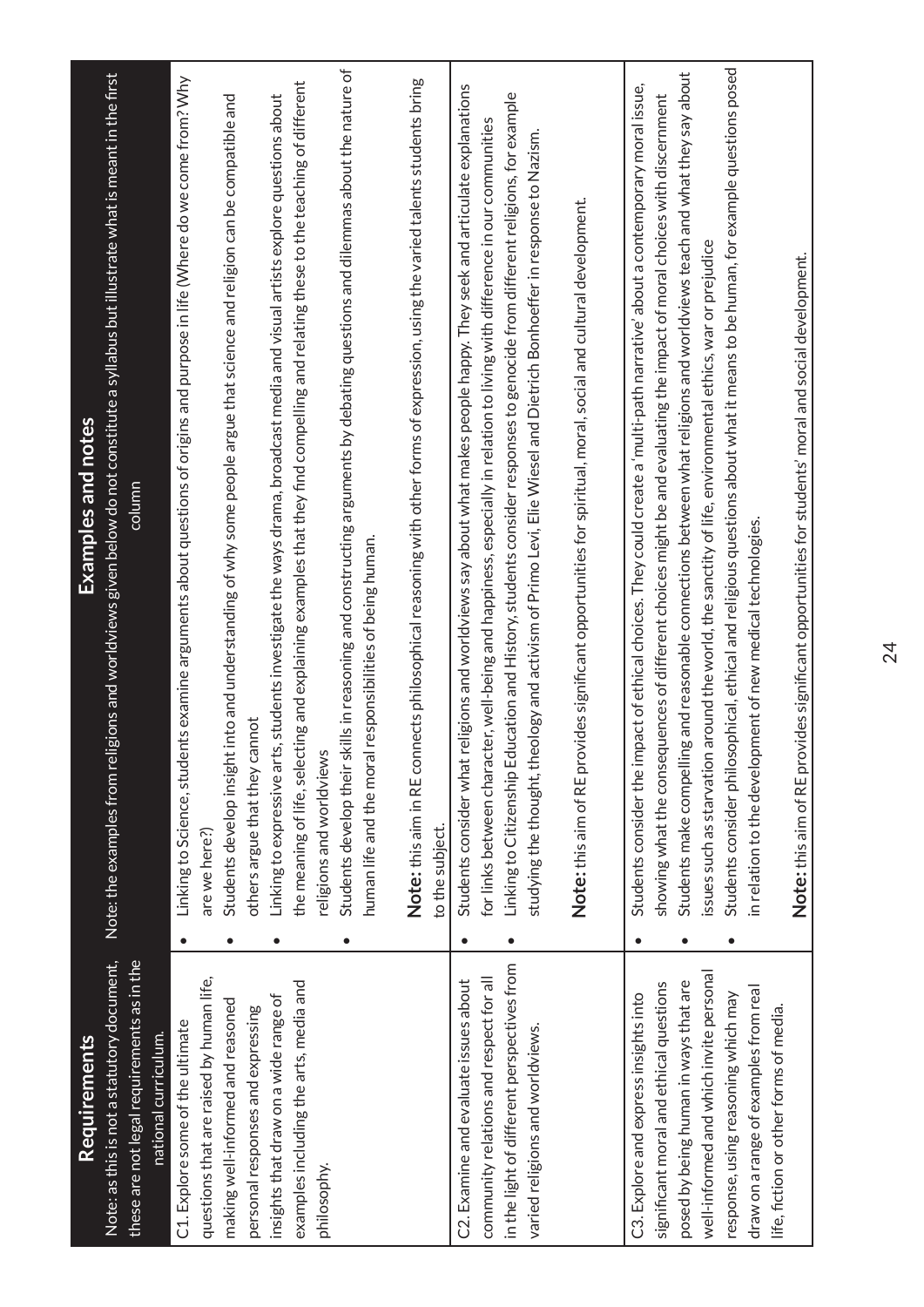#### **Key stage 4 and RE 16-19**

All students<sup>14</sup> should extend and deepen their knowledge and understanding of religions and worldviews, reflecting local, national and global contexts. Building on their prior learning, they appreciate and appraise the nature of different religions and worldviews in systematic ways. They should use a wide range of concepts in the field of Religious Studies confidently and flexibly to interpret, contextualise and analyse the expressions of religions and worldviews they encounter. They should be able to research and investigate the influence and impact of religions and worldviews on the values and lives of both individuals and groups, evaluating their impact on current affairs. They should be able to appreciate and appraise the beliefs and practices of different religions and worldviews with an increasing level of discernment based on interpretation, evaluation and analysis, developing and articulating well-reasoned positions. They should be able to use some of the different disciplines of Religious Studies (eg textual study, philosophical and sociological approaches) to analyse the nature of religion.

#### **More specifically students should be taught to:**

- **•** investigate and analyse the beliefs and practices of religions and worldviews using a range of arguments and evidence to interpret and evaluate issues and draw balanced conclusions;
- **•** synthesise their own and others' ideas and arguments about sources of wisdom and authority using coherent reasoning, making clear and appropriate reference to their historical, cultural and social contexts;
- **•** analyse in a coherent and well informed way the forms of expression and ways of life found in different religions and worldviews;
- **•** use different disciplines and methods by which religions and worldviews are studied to analyse their influence on individuals and societies;
- **•** account for varied interpretations of commitment to religions and worldviews and for responses to profound questions about the expression of identity, diversity, meaning and value;
- **•** argue for and justify their own positions with regard to key questions about the nature of religion, providing a detailed evaluation of the perspectives of others;
- **•** enquire into and develop insightful evaluations of ultimate questions about the purposes and commitments of human life, especially as expressed in the arts, media and philosophy;
- **•** use a range of research methods to examine and critically evaluate varied perspectives and approaches to issues of community cohesion, respect for all and mutual understanding, locally, nationally and globally;
- **•** use ideas from phenomenological approaches to the study of religions and beliefs to research and present skilfully a wide range of well-informed and reasonable arguments which engage profoundly with moral, religious and spiritual issues.

http://www.education.gov.uk/schools/teachingandlearning/curriculum/a0064886/religious-education-in-english-schools-non-statutory-guidance-2010)

<sup>14</sup>All state funded schools must teach RE to all students on school rolls, including all those in 14-19 education, unless withdrawn by their parents (or by themselves if aged 18 or over). It is important that teaching enables progression from the end of key stage 3, in ways that meet the varied learning needs of all students. All students can reasonably expect their learning will be accredited. These modes of accreditation include nationally accredited courses in RE such as GCSE and A level RS. Good practice examples include many schools of different types where all students take GCSE RS or other accredited courses at 16. Requirements are different in FE and sixth form colleges (see: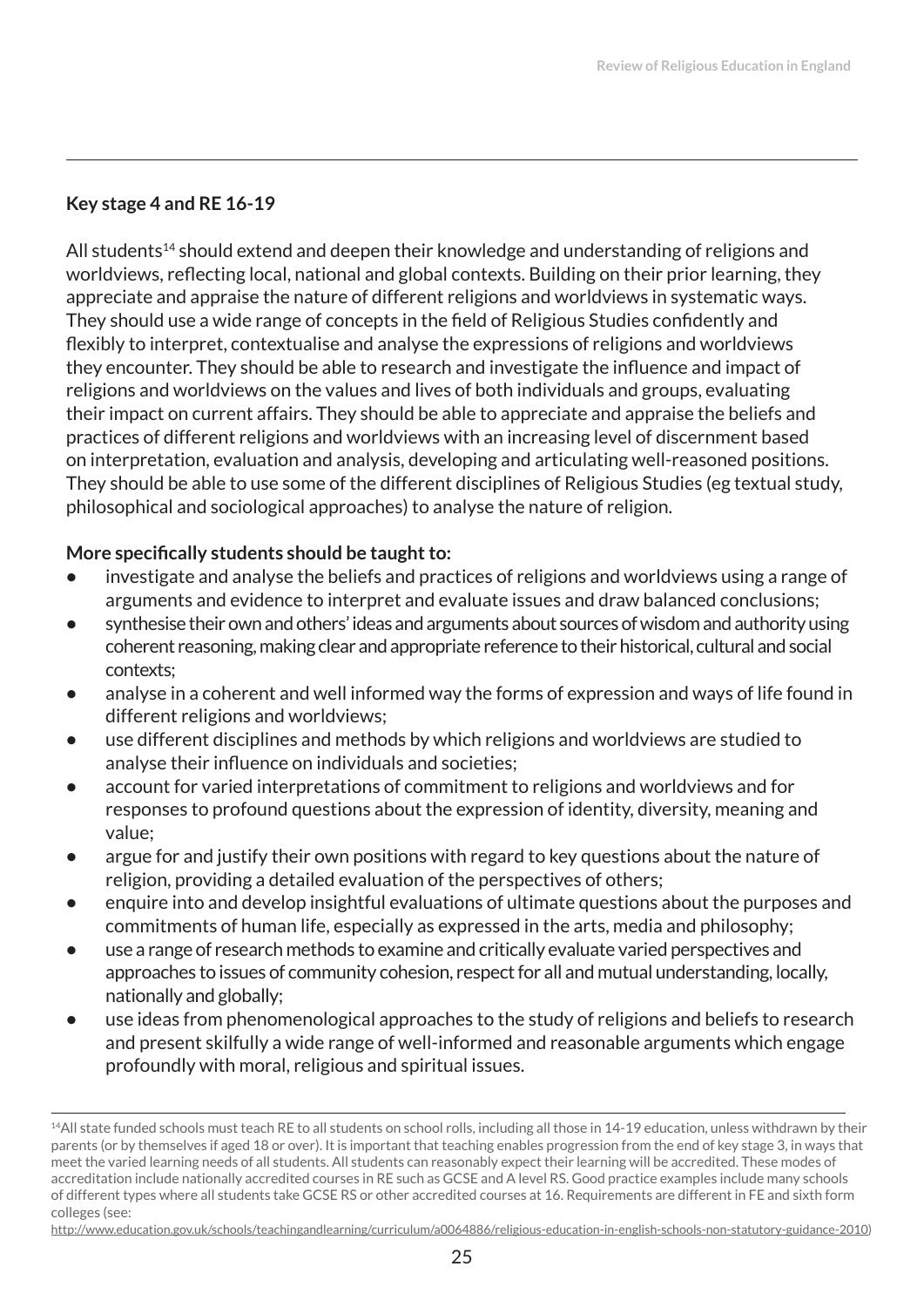#### Appendix **Expectations, progression and achievement in religious education: a contribution to current discussion.**

This appendix provides an interim response to the REC's expert panel report, which recommended that 'new instruments for describing achievement in RE are created, that teachers can use working alongside the DfE's new descriptions of achievement in subjects like English, Mathematics and Science.'

Mirroring the subjects of the national curriculum, RE syllabus makers and teachers have used an eight level scale to describe learning intentions, expectations and achievements for many years. The effectiveness of such scales has been a contested area in RE as in other subjects, and as the DfE has set aside 8 level scales for other subjects, this document does not offer an 8 level scale for RE. Consultations on the RE Council's draft materials suggested a wide consensus about the need for further future national work in this area, but mixed professional views about this: many teachers will wish to continue to use RE levels, while others will not.

The NCFRE includes this statement: 'By the end of each key stage, pupils are expected to know, apply and understand the matters, skills and processes specified in the relevant programme of study.' This statement is also included in the programmes of study for each subject of the national curriculum. There is a clear expectation that pupils' achievements will continue to be weighed up by teachers using criteria arising from the programmes of study.

The RE Council notes that the DfE expects schools to have a curriculum and assessment framework that meets a set of core principles<sup>57</sup> and commends this advice to syllabus makers and teachers in RE as they plan particular ways of describing achievement in RE in those schools for which they have responsibility.

#### **The core principles are that assessment should:**

- 1. set out steps so that pupils reach or exceed the end of key stage expectations in the new national curriculum;
- 2. enable teachers to measure whether pupils are on track to meet end of key stage expectations;
- 3. enable teachers to pinpoint the aspects of the curriculum in which pupils are falling behind, and recognise exceptional performance;
- 4. support teachers' planning for all pupils;
- 5. enable the teacher to report regularly to parents and, where pupils move to other schools, providing clear information about each pupil's strengths, weaknesses and progress towards the end of key stage expectations.

<sup>57</sup> These 5 expectations upon schools are drawn from *Primary assessment and accountability under the new national curriculum,* a DfE consultation document published July 2013.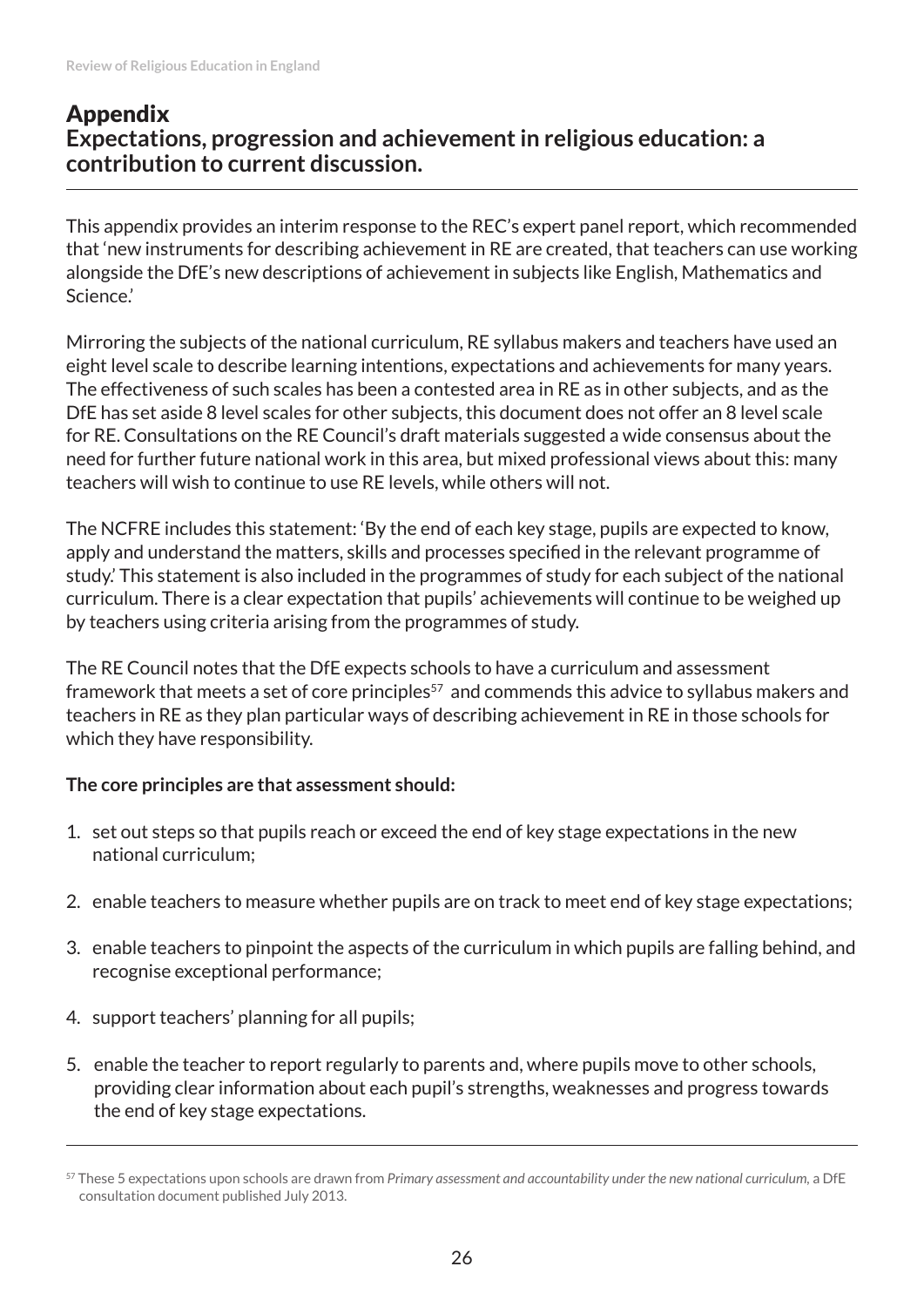In the light of these DfE concerns and in relation to RE, syllabus makers and teachers will need to consider these 5 questions, to which we provide answers from the subject review below.

#### **What steps within an assessment framework enable pupils to reach or exceed the end of key stage expectations in the RE curriculum?**

In RE, at 7, 11 and 14, pupils should show that they know, apply and understand the matters, skills and processes specified in the programme of study This should enable teachers to plan, assess and report on progress in RE as outlined in the principles above.

#### **Areas of enquiry to be included**

The programme of study enables pupils to increase and deepen their knowledge and understanding of key areas of enquiry in RE. These relate to the religions and worldviews studied. The range of key areas of enquiry in RE can be described like this:

- **•** beliefs, teachings, sources of wisdom and authority;
- **•** ways of living;
- **•** ways of expressing meaning;
- **•** questions of identity, diversity and belonging;
- **•** questions of meaning, purpose and truth;
- **•** questions of values and commitments.

While this list bears a close relation to previous versions of RE curriculum guidance (e.g. the QCA non statutory National Framework for RE of 2004), the purpose of its inclusion here is to provide a checklist of areas in which pupils will make progress in RE and also to guide syllabus makers in developing appropriate statements of attainment for different groups of pupils. This task will require further work within the RE community.

#### **Gaining and deploying skills**

The programme of study also illustrates progression in skills across the 5-14 age range. In relation to the religions and worldviews they study, pupils are increasingly enabled to develop both their knowledge and understanding and their expression and communication through the skills that they gain and deploy. While the programme of study makes clear the skills that are expected of learners at the end of each key stage, progress towards these outcomes will need careful planning in schemes of learning.

The progression in understanding and skills that the programmes of study envisage are made explicit in the grid below. This is presented for syllabus makers to consider as they approach the task of designing instruments that will enable fair, valid and manageable assessment for learning in RE.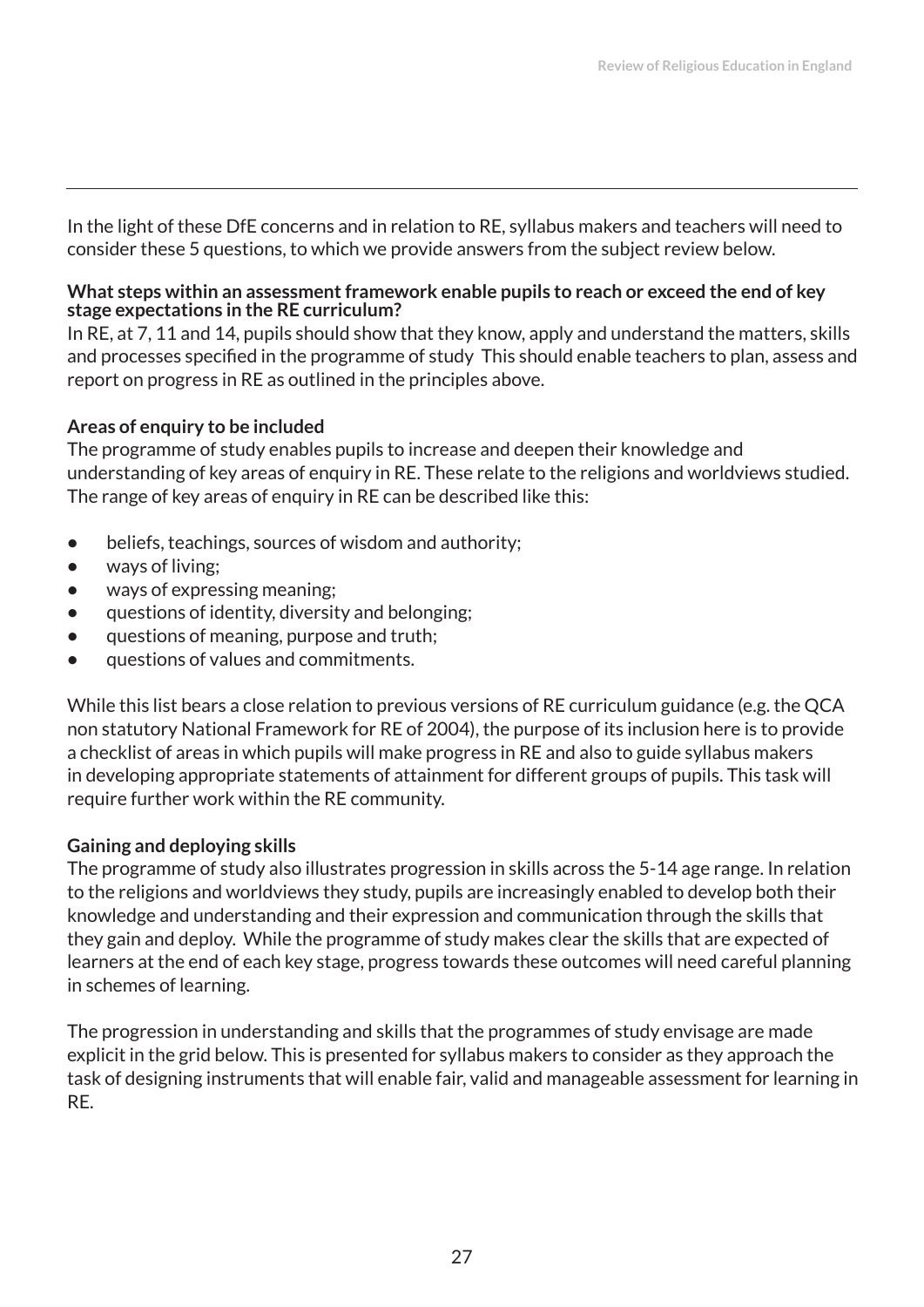| i<br>ń         |
|----------------|
|                |
|                |
|                |
|                |
| J.             |
|                |
| Ì              |
| ì              |
|                |
|                |
| b<br>Ì         |
|                |
|                |
|                |
| Ì              |
|                |
|                |
| r              |
|                |
| $\overline{1}$ |
|                |
|                |
|                |
|                |
|                |
|                |
|                |
|                |
|                |
|                |
|                |
|                |
|                |

| A: Know about &<br>understand                                                                                                                                            | At the end of key stage<br>1 pupils will be able to:                                                                                                                                                   | At the end of key stage 2 pupils<br>will be able to:                                                                                                                                                                                                                     | At the end of key stage 3 pupils will be able<br>io:                                                                                                                                                                                                                                 |
|--------------------------------------------------------------------------------------------------------------------------------------------------------------------------|--------------------------------------------------------------------------------------------------------------------------------------------------------------------------------------------------------|--------------------------------------------------------------------------------------------------------------------------------------------------------------------------------------------------------------------------------------------------------------------------|--------------------------------------------------------------------------------------------------------------------------------------------------------------------------------------------------------------------------------------------------------------------------------------|
| the diversity which exists<br>and analyse beliefs, and<br>practices, recognising<br>A1. Describe, explain<br>within and between<br>communities                           | including festivals, worship,<br>order to find out about the<br>Recall and name different<br>rituals and ways of life, in<br>meanings behind them<br>beliefs and practices,                            | which mark important points in life, in<br>discovering more about celebrations,<br>religions and worldviews they study,<br>worship, pilgrimages and the rituals<br>between different features of the<br>Describe and make connections<br>order to reflect on their ideas | why some people support and others question these<br>of beliefs and practices, in order to appraise reasons<br>individuals and communities, including a wide range<br>Explain and interpret ways that the history and<br>culture of religions and worldviews influence<br>influences |
| and respond to questions<br>posed by, and responses<br>A2. Identify, investigate<br>the sources of wisdom<br>found in religions and<br>offered by, some of<br>worldviews | recognising the communities<br>Retell and suggest meanings<br>to some religious and moral<br>and sources of wisdom and<br>discussing sacred writings<br>from which they come<br>stories, exploring and | Describe and understand links between<br>and teachings that arise from them in<br>communities they are investigating,<br>of sources of wisdom and to beliefs<br>responding thoughtfully to a range<br>stories and other aspects of the<br>different communities          | Explain and interpret a range of beliefs, teachings<br>understand religions and worldviews as coherent<br>and sources of wisdom and authority in order to<br>systems or ways of seeing the world                                                                                     |
| significance and impact<br>of different ways of life<br>and ways of expressing<br>appraise the nature,<br>A3. Appreciate and<br>meaning                                  | symbols and actions which<br>some similarities between<br>Recognise some different<br>way of life, appreciating<br>express a community's<br>communities                                                | Explore and describe a range of beliefs,<br>understand different ways of life and<br>symbols and actions so that they can<br>ways of expressing meaning                                                                                                                  | Explain how and why individuals and communities<br>express the meanings of their beliefs and values in<br>into the variety, differences and relationships that<br>many different forms and ways of living, enquiring<br>exist within and between them                                |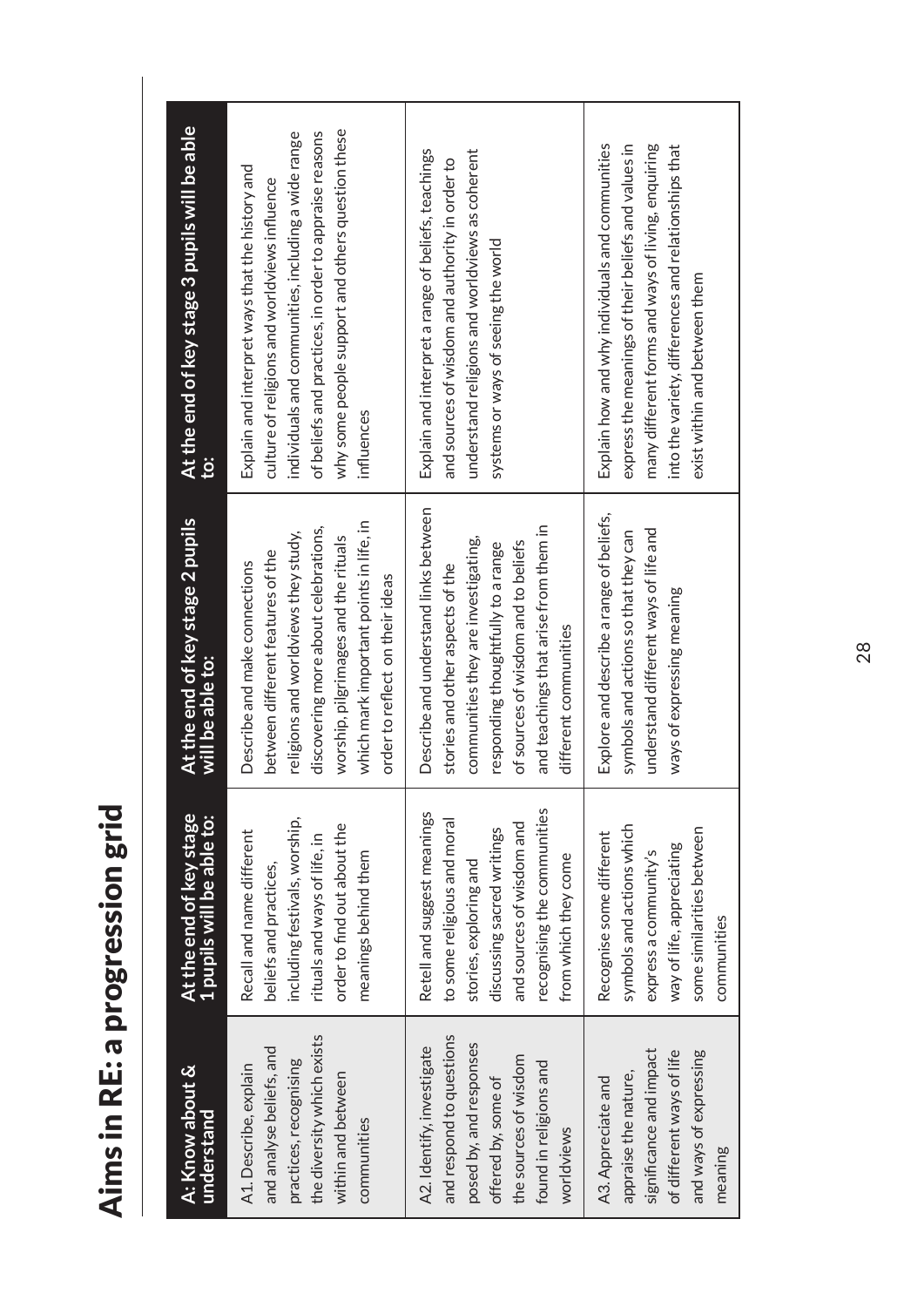| communicate                                                                                                                               | stage 1 pupils will be<br>able to:                                                                                                                               | At the end of key stage 2 pupils                                                                                                                                                              | At the end of key stage 3 pupils will be able                                                                                                                                                                                |
|-------------------------------------------------------------------------------------------------------------------------------------------|------------------------------------------------------------------------------------------------------------------------------------------------------------------|-----------------------------------------------------------------------------------------------------------------------------------------------------------------------------------------------|------------------------------------------------------------------------------------------------------------------------------------------------------------------------------------------------------------------------------|
| <b>B:</b> Express &                                                                                                                       | At the end of key                                                                                                                                                | will be able to:                                                                                                                                                                              | <u>io:</u>                                                                                                                                                                                                                   |
| individuals and communities<br>beliefs, practices and forms<br>of expression influence<br>B1. Explain reasonably<br>their ideas about how | difference belonging to a<br>community might make<br>they can identify what<br>do, and why, so that<br>to questions about<br>what communities<br>Ask and respond | that they can explain, with reasons, their<br>examples of religions and worldviews so<br>meanings and significance to individuals<br>Observe and understand varied<br>and communities         | level approaches recognised in the study of religion or<br>evaluate them, drawing on a range of introductory<br>Explain the religions and worldviews which they<br>encounter clearly, reasonably and coherently;<br>theology |
| diversity, meaning and value                                                                                                              | expressing identity and                                                                                                                                          | community may be valuable, both in the                                                                                                                                                        | commitment and identity are expressed. They develop                                                                                                                                                                          |
| B2. Express with increasing                                                                                                               | belonging, responding                                                                                                                                            | or belief, suggesting why belonging to a                                                                                                                                                      | Observe and interpret a wide range of ways in which                                                                                                                                                                          |
| discernment their personal                                                                                                                | Observe and recount                                                                                                                                              | diverse communities being studied and                                                                                                                                                         | insightful evaluation and analysis of controversies                                                                                                                                                                          |
| responses to questions and                                                                                                                | different ways of                                                                                                                                                | commitment to a community of faith                                                                                                                                                            | accounting for the impact of diversity within and                                                                                                                                                                            |
| teachings about identity,                                                                                                                 | sensitively for                                                                                                                                                  | Understand the challenges of                                                                                                                                                                  | about commitment to religions and worldviews,                                                                                                                                                                                |
| reflections and critical                                                                                                                  | themselves                                                                                                                                                       | in their own lives                                                                                                                                                                            | between communities                                                                                                                                                                                                          |
| B3. Appreciate and appraise<br>varied dimensions of<br>religion <sup>58</sup>                                                             | different religions and<br>similarities between<br>Notice and respond<br>sensitively to some<br>worldviews                                                       | dimensions of religion, so that they can<br>similarities and differences between<br>explore and show understanding of<br>different religions and worldviews<br>Observe and consider different | Consider and evaluate the question: what is religion?<br>Analyse the nature of religion using the main<br>disciplines by which religion is studied                                                                           |

<sup>ss</sup>The RE programme of study usually refers to 'religions and worldviews' to describe the field of enquiry. Here the aim is to consider religion and belief itself as a phenomenon<br>which has both positive and negative featu which has both positive and negative features, and is open to many interpretations: in this aspect of the aims, pupils are to engage with the concept of religion and non-religious 58 The RE programme of study usually refers to 'religions and worldviews' to describe the field of enquiry. Here the aim is to consider religion and belief itself as a phenomenon belief, not merely with individual examples, and similar critiques should apply to both.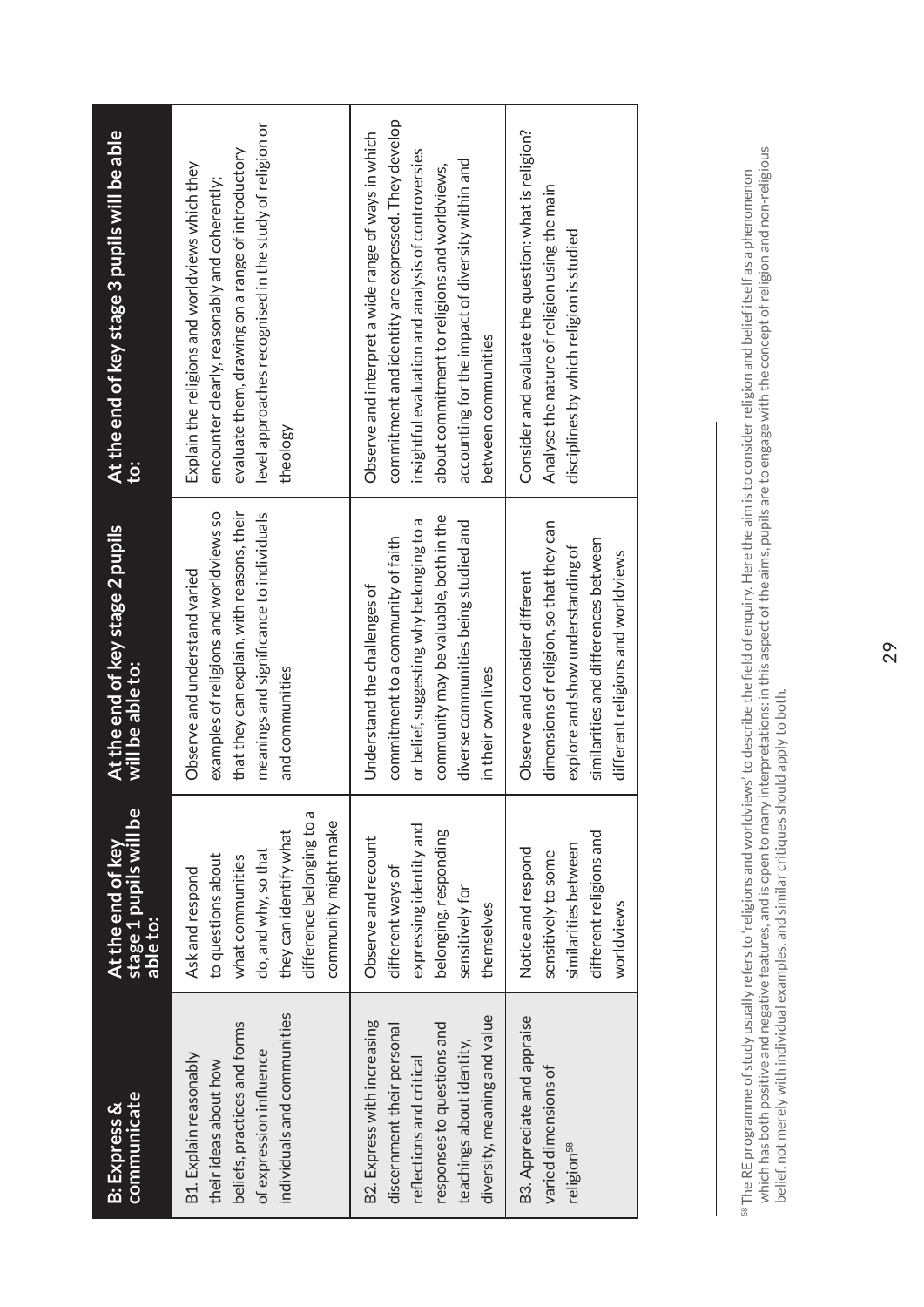| :<br>;<br>;           |   |
|-----------------------|---|
|                       |   |
|                       |   |
|                       |   |
|                       |   |
|                       |   |
|                       |   |
|                       |   |
|                       |   |
|                       |   |
|                       |   |
|                       |   |
|                       |   |
|                       |   |
|                       |   |
| $\ddot{\ddot{\cdot}}$ |   |
|                       |   |
|                       |   |
|                       |   |
|                       |   |
|                       |   |
|                       |   |
|                       |   |
|                       |   |
|                       |   |
|                       |   |
|                       |   |
|                       | J |
|                       |   |
|                       |   |
|                       |   |
|                       |   |
|                       |   |
|                       |   |
|                       |   |
|                       |   |
|                       |   |
|                       |   |
|                       |   |
|                       |   |
|                       |   |
|                       |   |
|                       |   |
|                       |   |
|                       |   |
|                       |   |
|                       |   |
|                       |   |
| .<br>.<br>.           |   |
|                       |   |
|                       |   |
| l                     |   |
|                       |   |
|                       |   |
|                       |   |
|                       |   |
|                       |   |
|                       |   |
|                       |   |
|                       |   |
|                       |   |
|                       |   |
|                       |   |
|                       |   |
|                       |   |
|                       |   |
|                       |   |
|                       |   |
|                       |   |
|                       |   |
|                       |   |
|                       | l |
|                       |   |
| j                     |   |

| C: Gain & deploy<br>skills                                                                                                                                         | stage 1 pupils will be<br>able to:<br>At the end of key                                                                                                                    | At the end of key stage 2 pupils<br>will be able to:                                                                                                                                                                                                  | At the end of key stage 3 pupils<br>will be able to:                                                                                                                                                                                                                                          |
|--------------------------------------------------------------------------------------------------------------------------------------------------------------------|----------------------------------------------------------------------------------------------------------------------------------------------------------------------------|-------------------------------------------------------------------------------------------------------------------------------------------------------------------------------------------------------------------------------------------------------|-----------------------------------------------------------------------------------------------------------------------------------------------------------------------------------------------------------------------------------------------------------------------------------------------|
| concepts and questions<br>of belonging, meaning,<br>responding creatively;<br>and investigate key<br>purpose and truth,<br>C1. Find out about                      | using words, music, art or<br>and opinions in response<br>Explore questions about<br>belonging, meaning and<br>express their own ideas<br>truth so that they can<br>poetry | others' views on challenging questions<br>including (e.g.) reasoning, music, art<br>own thoughtfully in different forms<br>about belonging, meaning, purpose<br>Discuss and present their own and<br>and truth, applying ideas of their<br>and poetry | expressing insights that draw on a wide<br>Explore some of the ultimate questions<br>range of examples including the arts,<br>that are raised by human life in ways<br>invite reasoned personal responses,<br>that are well-informed and which<br>media and philosophy                        |
| together respectfully for<br>C2. Enquire into what<br>the well-being of all<br>communities to live<br>enables different                                            | examples of co-operation<br>between people who are<br>respond with ideas to<br>Find out about and<br>different                                                             | responding thoughtfully to ideas about<br>Consider and apply ideas about ways<br>live together for the well-being of all,<br>in which diverse communities can<br>community, values and respect                                                        | all in the light of different perspectives<br>from varied religions and worldviews<br>community cohesion and respect for<br>Examine and evaluate issues about                                                                                                                                 |
| clearly in order to explain<br>reasons why they may be<br>values and commitments<br>and other people's lives.<br>important in their own<br>C3. Articulate beliefs, | Find out about questions<br>of right and wrong and<br>begin to express their<br>ideas and opinions in<br>response.                                                         | and express their own ideas clearly in<br>others' ideas about ethical questions,<br>and wrong and what is just and fair,<br>including ideas about what is right<br>Discuss and apply their own and<br>response.                                       | which may draw on a range of examples<br>significant moral and ethical questions<br>from real life, fiction or other forms of<br>personal response, using reasoning<br>posed by being human in ways that<br>are well-informed and which invite<br>Explore and express insights into<br>media. |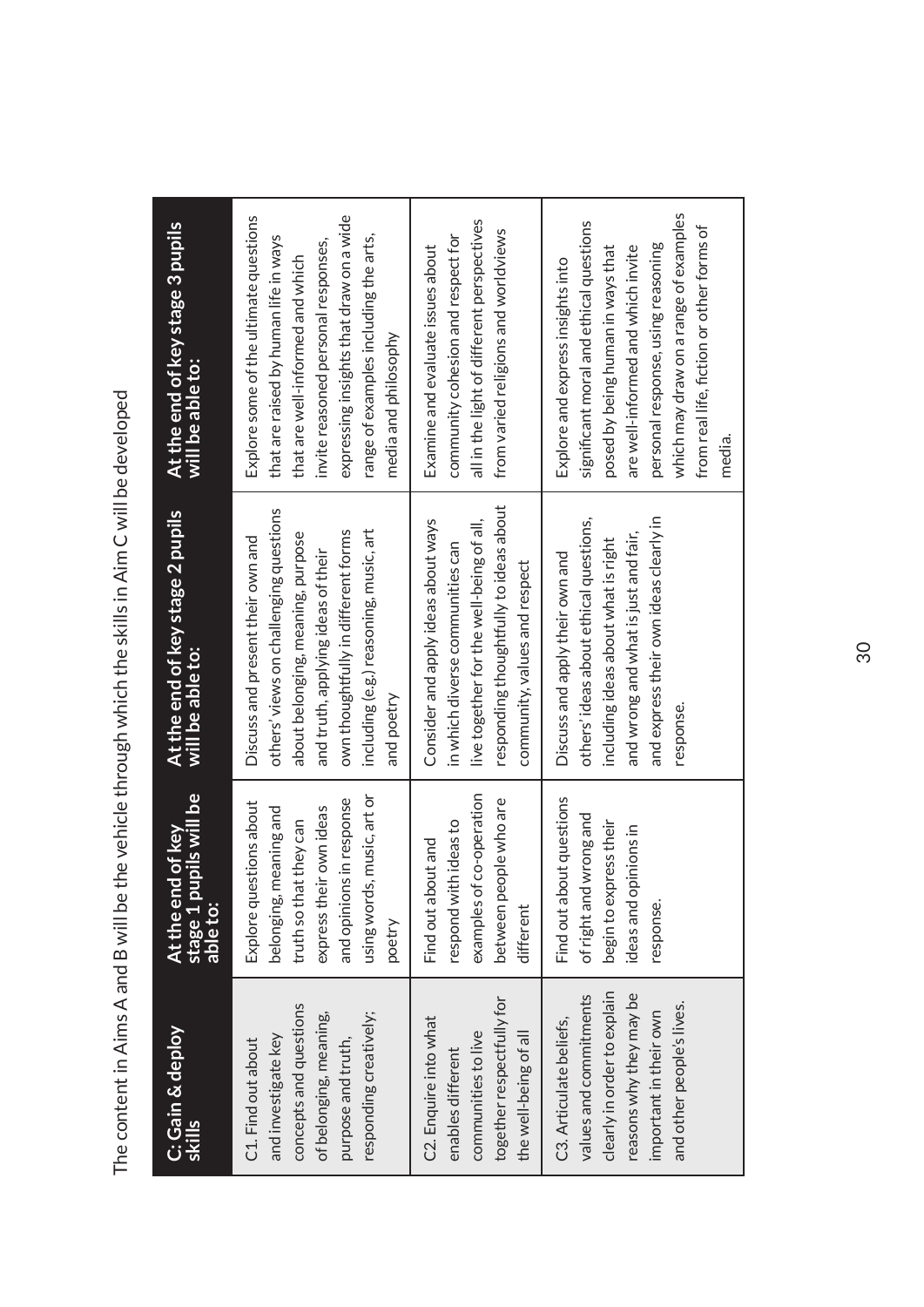# **DONORS**

Grateful thanks are extended to the following organisations for their generosity in supporting the review.









The Jerusalem Trust



**Hockerill Educational Foundation**